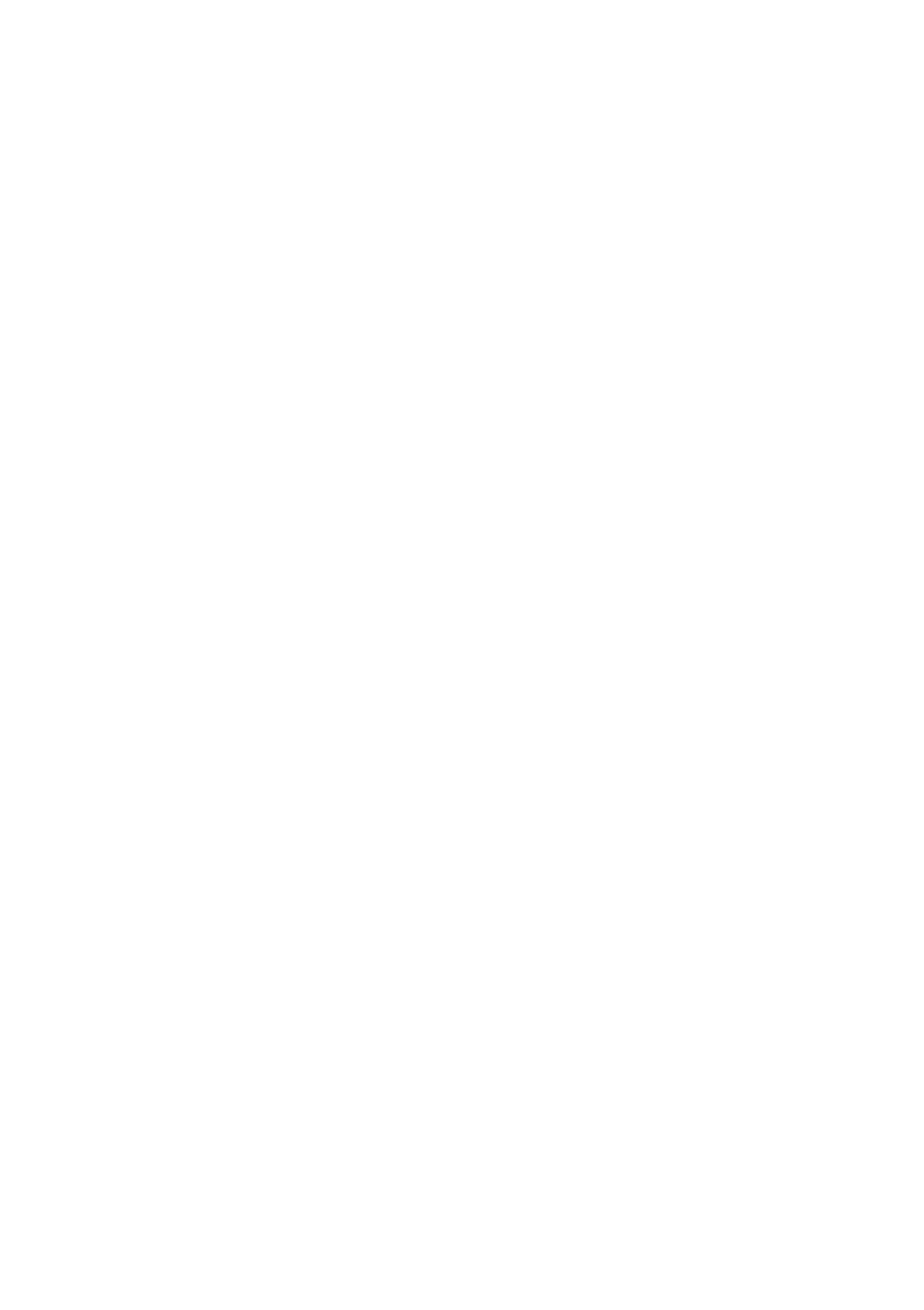# **Table of Contents**

| 1                       |                                                                                     |  |
|-------------------------|-------------------------------------------------------------------------------------|--|
| $\overline{\mathbf{2}}$ |                                                                                     |  |
| 3                       |                                                                                     |  |
| 4                       |                                                                                     |  |
| 5                       | EQUIPMENT AND REAGENTS TO BE SUPPLIED BY USER ___________________________________ 3 |  |
| 6                       |                                                                                     |  |
| 7                       |                                                                                     |  |
| 8                       |                                                                                     |  |
| 9                       |                                                                                     |  |
| 10                      |                                                                                     |  |
| 11                      |                                                                                     |  |
|                         |                                                                                     |  |
| 12                      |                                                                                     |  |
|                         |                                                                                     |  |
| 13                      |                                                                                     |  |
| 14                      | LIMITATIONS OF THE METHOD<br>12                                                     |  |
| 15                      |                                                                                     |  |
| 16                      |                                                                                     |  |
|                         |                                                                                     |  |
|                         |                                                                                     |  |
|                         |                                                                                     |  |
| 17                      |                                                                                     |  |
| 18                      |                                                                                     |  |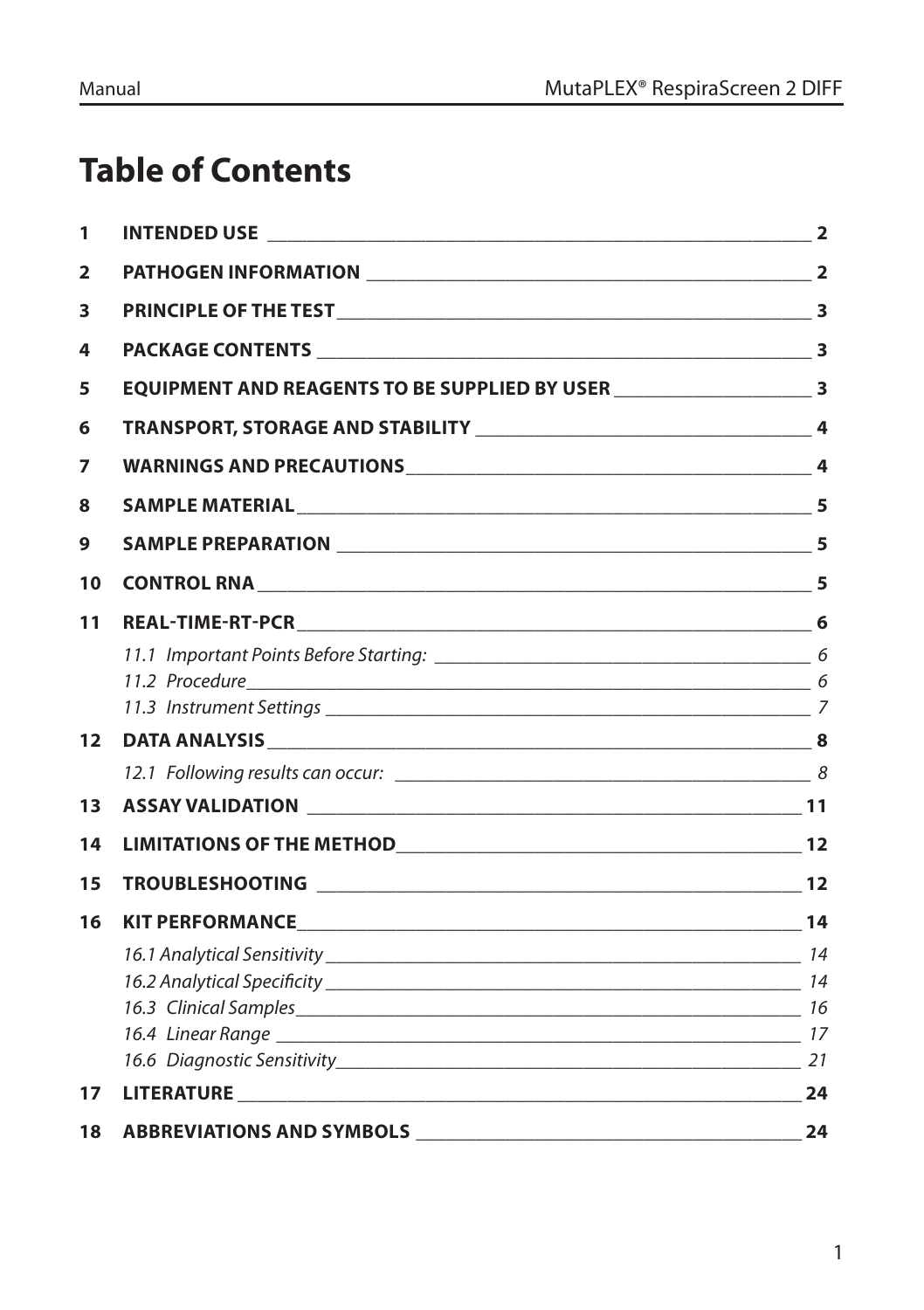# **1 INTENDED USE**

The MutaPLEX® RespiraScreen 2 DIFF real time RT-PCR Kit is a screening assay for the simultaneous detection of three groups of different respiratory viruses. The design allows the differentiation of Influenza Virus A (Flu A), Influenza Virus B (Flu B) from the pandemic coronavirus SARS-CoV-2 (E gene, RdRP gene and S gene), extracted from biological specimens.

# **2 PATHOGEN INFORMATION**

Influenza Viruses belong to the family of Orthomyxoviridae. They are the causative agent of 'the flu'. Influenza A and B viruses have a single stranded RNA genome, consisting of 8 RNA segments. The genome of Influenza A Viruses is characterized by a high mutation frequency, the so-called 'antigenic drift'. Numerous subtypes of Influenza A Viruses are known. They can be categorized by their surface antigens H (haemagglutinin) and N (neuraminidase): Influenza A (H1N1) Virus, Influenza A (H5N1) Virus etc. Therefore, yearly in silico analysis of the sequences of newly emerged subtypes is done, to prevent false negative results caused by primer and/ or probe mismatches. Influenza B viruses show a 2 – 3 times slower mutation rate then type A.

Coronaviruses (CoV) are a large family of viruses that cause illness ranging from the common cold to more severe diseases such as Middle East Respiratory Syndrome (MERS) and Severe Acute Respiratory Syndrome (SARS). The novel Coronavirus (SARS-CoV-2) is a new strain within the Sarbecoviruses that has been previously identified in humans and causes the pulmonary disease COVID-19.

Coronaviruses are zoonotic, meaning they are transmitted between animals and people. Detailed investigations found that SARS-CoV was transmitted from civet cats to humans and MERS-CoV from dromedary camels to humans. Several known Coronaviruses are circulating in animals that have not yet infected humans.

Common signs of infection include respiratory symptoms, fever, cough, shortness of breath and breathing difficulties. In more severe cases, infection can cause pneumonia, severe acute respiratory syndrome, kidney failure and even death.

Standard recommendations to prevent infection spread include regular hand washing, covering mouth and nose when coughing and sneezing, thoroughly cooking meat and eggs. Avoid close contact with anyone showing symptoms of respiratory illness such as coughing and sneezing.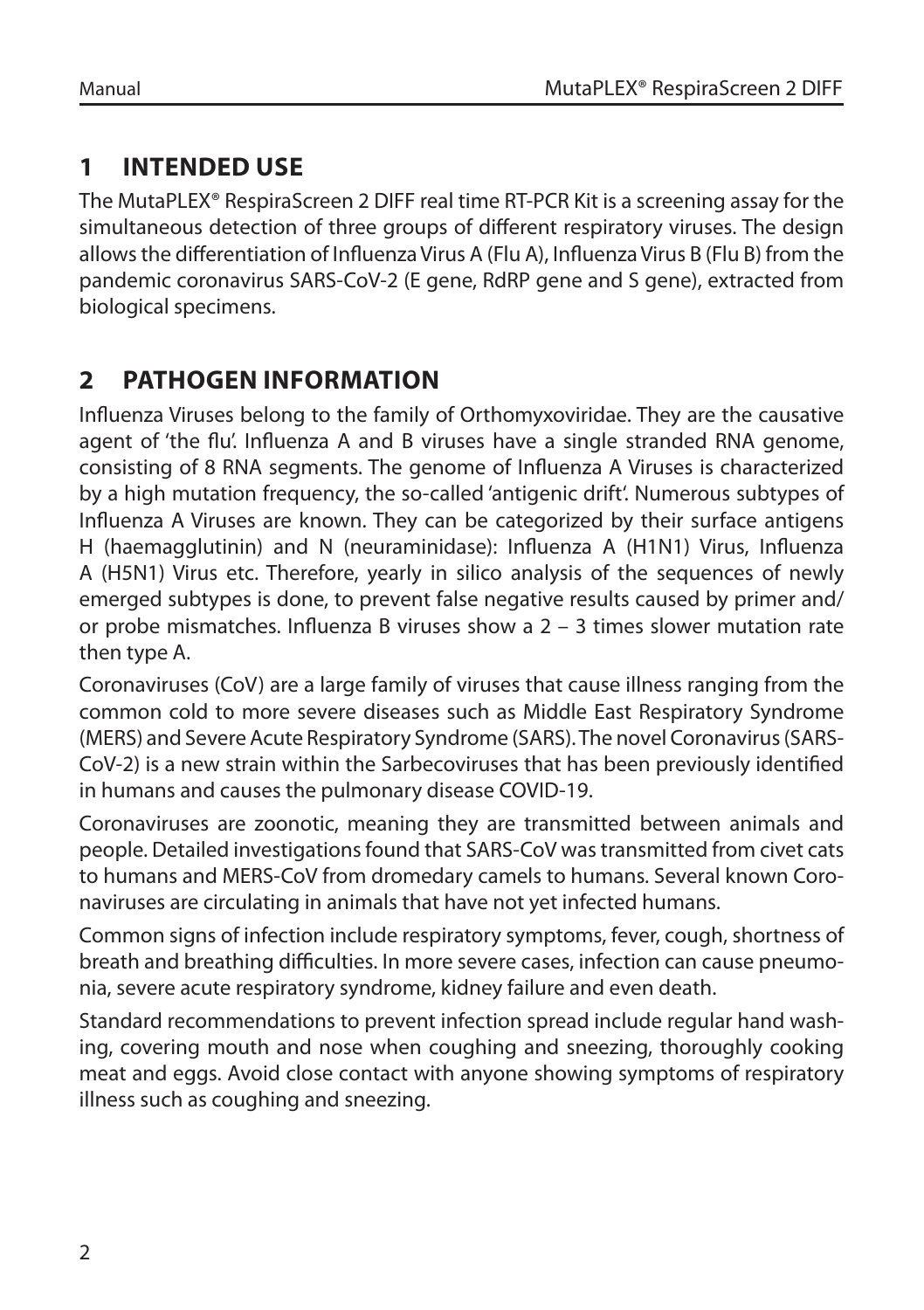# **3 PRINCIPLE OF THE TEST**

The MutaPLEX® RespiraScreen 2 DIFF real time RT-PCR Kit contains specific primers and dual-labelled probes for the amplification of RNA (cDNA) of Influenza A (M gene), Influenza B (NEP gene) and SARS-CoV-2 (E gene, RdRP gene and S gene) extracted from biological specimen.

Furthermore, MutaPLEX® RespiraScreen 2 DIFF real time RT-PCR Kit contains a Control RNA (Internal Process Control, IPC), which is added during RNA extraction and detected in the same reaction by a HEX-labelled probe.

The Control RNA allows the detection of RT-PCR inhibition and acts as control that the nucleic acid was isolated from the biological specimen.

# **4 PACKAGE CONTENTS**

The reagents supplied are sufficient for 96, 384 or 768 reactions, respectively.

| <b>Label</b>            | <b>Lid Colour</b> | <b>Content</b>       |                      |                                 |  |
|-------------------------|-------------------|----------------------|----------------------|---------------------------------|--|
|                         |                   | 96                   | 384                  | 768                             |  |
| <b>Reaction Mix</b>     | yellow            | $1 \times 1325$ µl   | $4 \times 1325$ µl   | $8 \times 1325$ µl              |  |
| Enzyme                  | blue              | $1 \times 19.2$ µl   | $1 \times 76.8$ µ    | $2 \times 76.8$ µl              |  |
| <b>Positive Control</b> | red               | $1 \times 150 \,\mu$ | $1 \times 300 \,\mu$ | $1 \times 300 \,\mu$            |  |
| Negative Control        | green             | $1 \times 150$ µl    | $1 \times 300 \mu$   | $1 \times 300 \,\mathrm{\upmu}$ |  |
| <b>Control RNA</b>      | colourless        | $1 \times 480$ µ     | $2 \times 960$ µl    | $4 \times 960$ µ                |  |

Table 1: Components of the MutaPLEX® RespiraScreen 2 DIFF real time RT-PCR Kit

# **5 EQUIPMENT AND REAGENTS TO BE SUPPLIED BY USER**

- RNA isolation kit (e.g. MutaCLEAN® Mag RNA/DNA, KG1023 or KG1024).
- Sterile microtubes
- Calibrated precision pipets (adjustable volume) and sterile single-use tipps with filter
- Disposable gloves
- Table centrifuge
- Vortexer
- Roche I C 480II instrument
- Colour Compensation kit (MutaCLEAN CC-1 KG19-5-CC)
- Optical PCR reaction plate with optical foil
- Optional: Liquid handling system for automation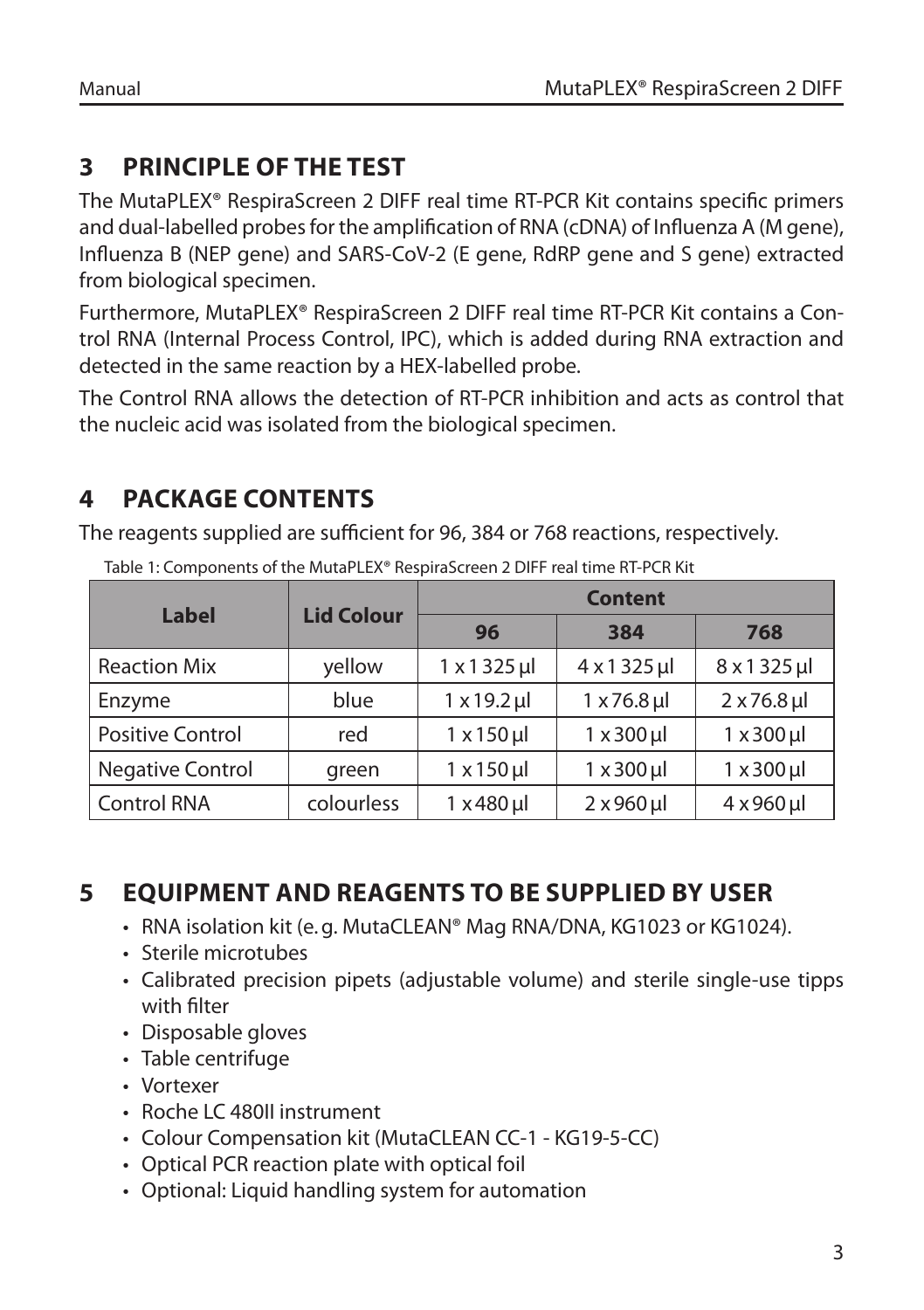# **6 TRANSPORT, STORAGE AND STABILITY**

The MutaPLEX® RespiraScreen 2 DIFF real time RT-PCR Kit is shipped on dry ice or cool packs. All components must be stored at maximum -20°C in the dark immediately after receipt. Do not use reagents after the date of expiry printed on the package. Up to 20 freeze and thaw cycles are possible. For convenience, opened reagents can be stored at  $+2-8$  °C for up to 6 months. Protect kit components from direct sunlight during the complete test run.

# **7 WARNINGS AND PRECAUTIONS**

Read the Instruction for Use carefully before using the product.

Before first use check the product and its components for:

- Use of this product is limited to personnel specially instructed and trained in the techniques of Real-Time PCR procedures.
- Specimens should always be treated as infectious and/or biohazardous in accordance with safe laboratory procedures.
- Avoid microbial and nuclease (DNase/RNase) contamination of the eluates and the components of the kit.
- Always use DNase/RNase-free disposable pipette tips with aerosol barriers.
- Always wear protective disposable powder-free gloves when handling kit components.
- Use separated and segregated working areas for (1) sample preparation, (2) reaction setup and (3) amplification/detection activities. The workflow in the laboratory should proceed in unidirectional manner. Always wear disposable gloves in each area and change them before entering a different area.
- Dedicate supplies and equipment to the separate working areas and do not move them from one area to another.
- Store positive and/or potentially positive material separated from all other components of the kit.
- Do not open the reaction tubes/plates post amplification, to avoid contamination with amplicons.
- Additional controls may be tested according to guidelines or requirements of local, state and/or federal regulations or accrediting organisations.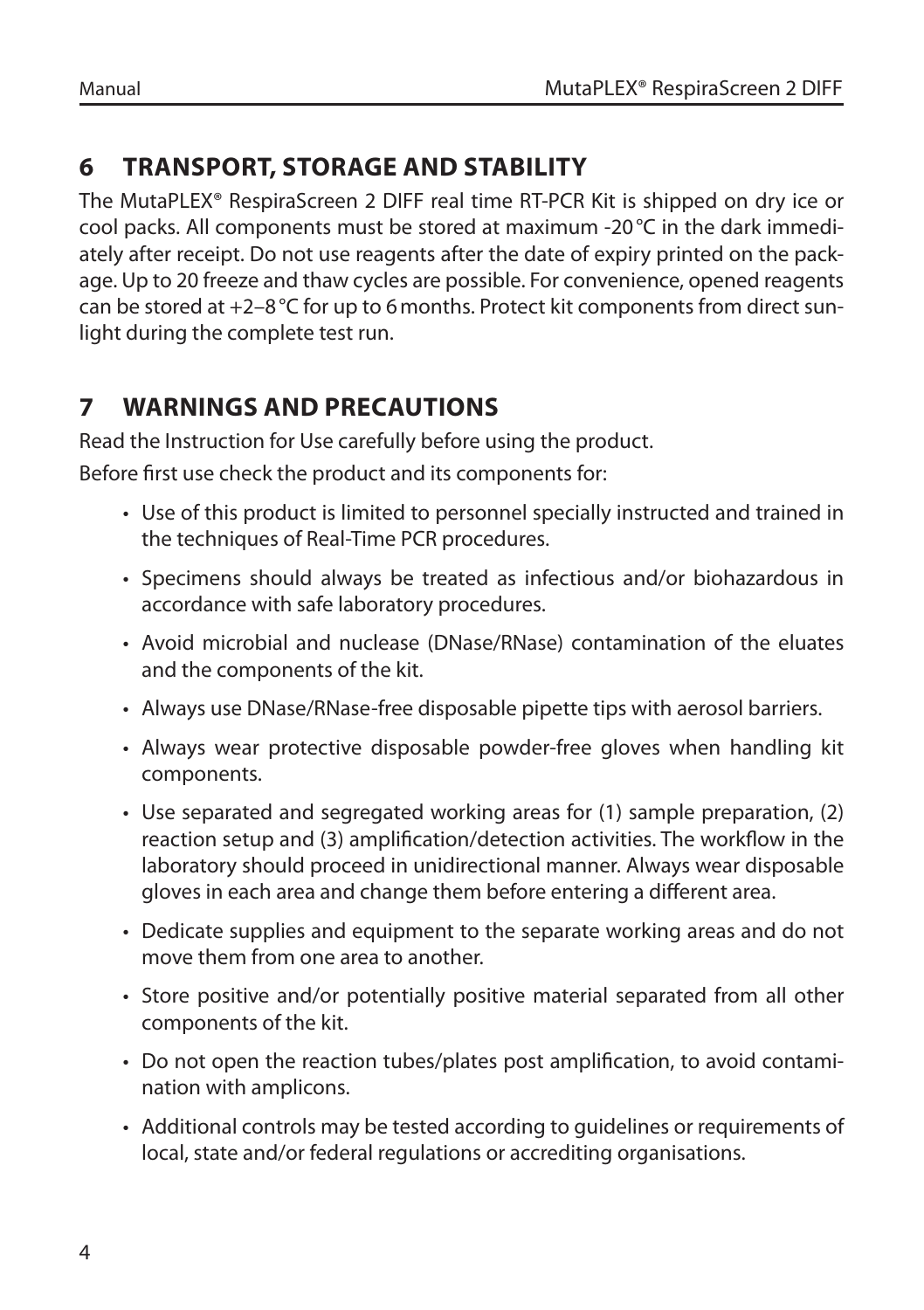- Do not autoclave reaction tubes after the PCR, since this will not degrade the amplified nucleic acid and will bear the risk to contaminate the laboratory area.
- Discard sample and assay waste according to your local safety regulations.

# **8 SAMPLE MATERIAL**

Starting material for MutaPLEX® RespiraScreen 2 DIFF real time RT-PCR Kit is RNA isolated from biological specimens (respiratory samples).

# **9 SAMPLE PREPARATION**

Commercial kits for RNA isolation such as the following are recommended:

• MutaCLEAN® Mag RNA/DNA, Immundiagnostik Cat. No. KG1023 or KG1024

Please follow the Instructions for Use of the respective extraction kit.

#### **Important:**

In addition to the samples always run a water control' in your extraction. Treat this water control analogous to a sample.

Comparing the amplification of the Control RNA in the samples to the amplification of the internal control in the water control will give insights on possible inhibitions of the real time RT-PCR. Furthermore, possible contaminations during RNA extraction will be detectable.

#### **Please note the chapter, Control RNA'.**

If the real time RT-PCR is not performed immediately, store extracted RNA according to the instructions given by the manufacturer.

# **10 CONTROL RNA**

A Control RNA is supplied as extraction control. This allows the user to control the RNA isolation procedure and to check for possible real time RT-PCR inhibition.

Add 5 μl Control RNA per extraction (5 μl x (N+1)). Mix well. Perform the RNA isolation according to the manufacturer's instructions.

#### **The Control RNA must be added to the Lysis Buffer of the extraction kit.**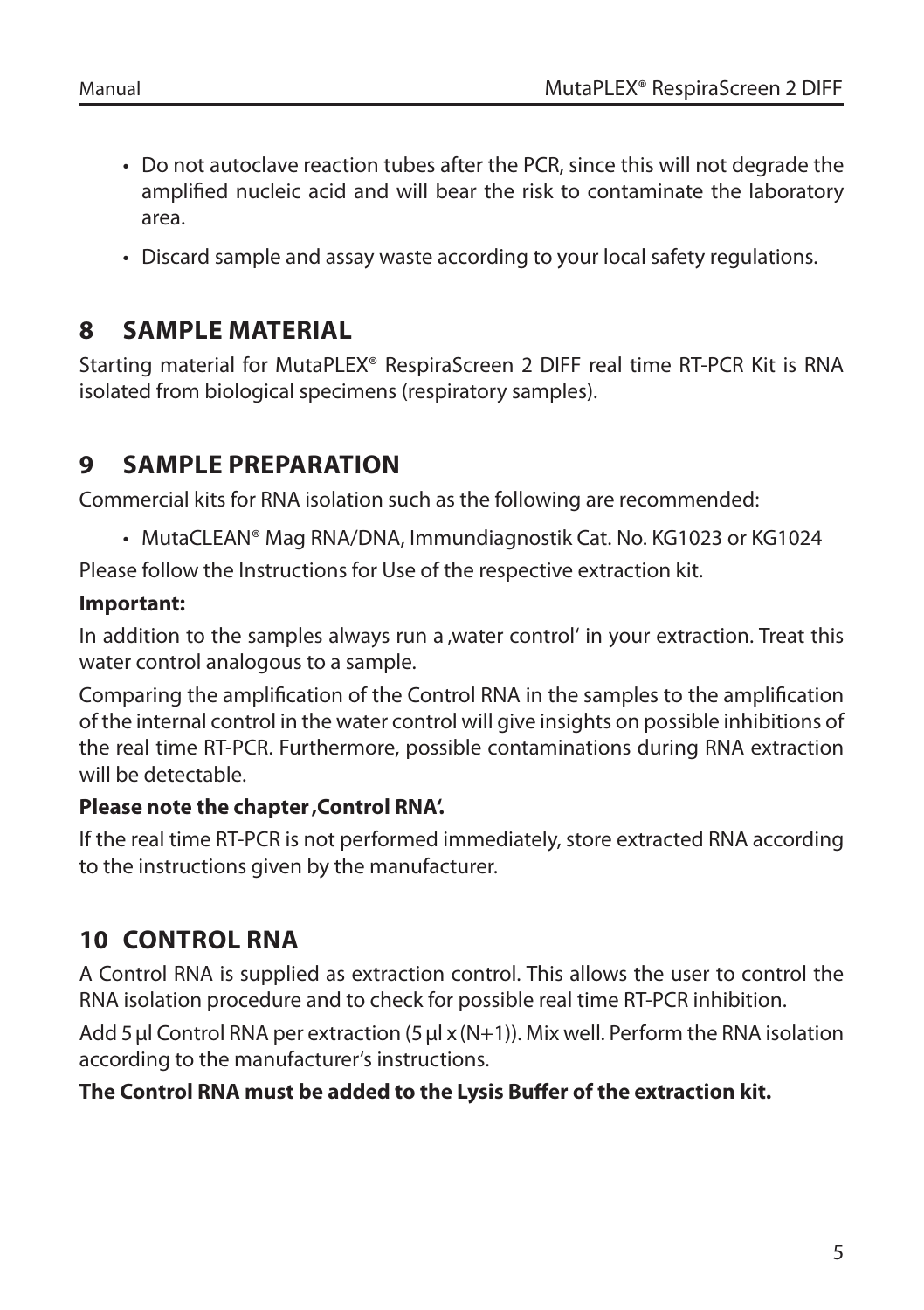# **11 REAL-TIME-RT-PCR**

#### *11.1 Important Points Before Starting:*

- Please pay attention to the chapter 7, Warnings and Precautions'.
- Before setting up the real time RT-PCR familiarise yourself with the real time PCR instrument and read the user manual supplied with the instrument.
- The programming of the thermal profile should take place before the RT-PCR set up.
- In every RT-PCR run one Positive Control and one Negative Control should be included.
- Before each use, all reagents should be thawed completely at room temperature, thoroughly mixed (except the Enzyme) and centrifuged very briefly.
- Due to the high viscosity of the Enzyme (blue lid), prewarming at room temperature for 15 min is recommended.

# *11.2 Procedure*

The Master Mix contains all of the components needed for the real time RT-PCR except the sample. Prepare a volume of Master Mix for at least one sample more than required, in order to compensate for pipetting inaccuracy.

| <b>Volume per reaction</b> | <b>Volume master mix</b> |
|----------------------------|--------------------------|
| 13.8 µl Reaction Mix       | $13.8 \,\mu$ l x (N+1)   |
| 0.2 µl Enzyme              | $0.2 \mu x (N+1)$        |

Table 2: Preparation of the master mix

#### **Real time RT-PCR set-up**

- Take an optical PCR reaction plate.
- Pipet 14μl of the Master Mix into the respective well of the reaction plate.
- Add 6μl of the eluates from the RNA isolation (including the eluate of the water control), the Positive Control and the Negative Control to the corresponding well of the reaction plate (Table 3).
- Close the reaction plate with optical foil immediately after filling in order to reduce the risk of contamination.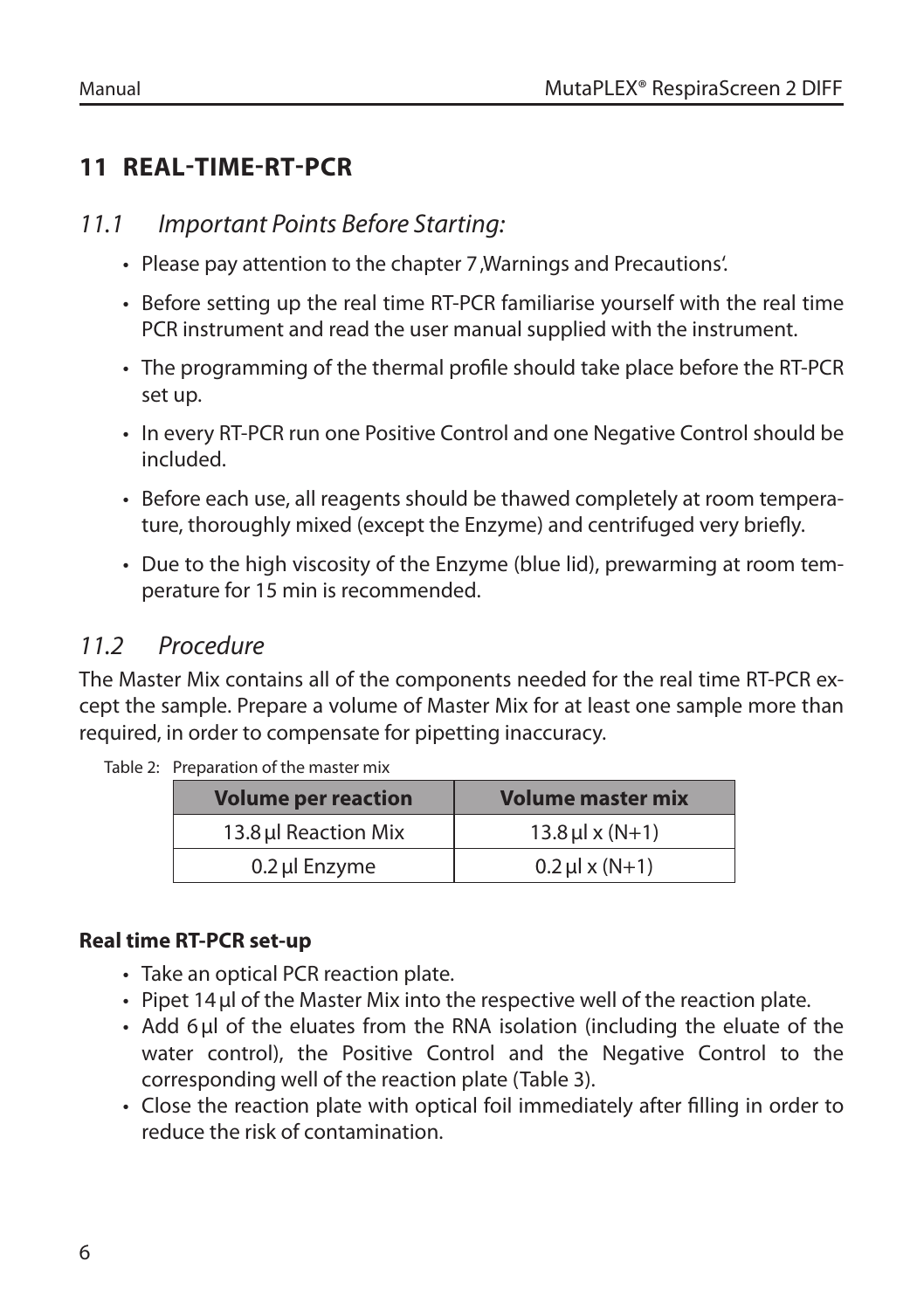| Table 3: Preparation of the real-time-RT-PCR |  |
|----------------------------------------------|--|
|                                              |  |

| <b>Component</b> | <b>Volume</b>           |
|------------------|-------------------------|
| Master mix       | $14.0 \,\mathrm{\upmu}$ |
| Sample           | $6.0$ µ                 |
| Total volume     | $20.0$ µ                |

# *11.3 Instrument Settings*

For the real time RT-PCR use the thermal profile shown in Table 4.

Table 4: real-time-RT-PCR thermal profile

| <b>Description</b>           | <b>Time</b>         | <b>Temperature</b> | <b>Number</b><br>of Cycles | <b>Aquisitions</b> |
|------------------------------|---------------------|--------------------|----------------------------|--------------------|
| Reverse Transcription        | $10 \,\mathrm{min}$ | 45 $\degree$ C     |                            | no                 |
| <b>Initial Denaturation</b>  | 5 min               | $95^{\circ}$ C     |                            | no                 |
| Denaturation                 | 10 sec              | 95 $\degree$ C     |                            | no                 |
| Annealing and Exten-<br>sion | 40 sec              | $60^{\circ}$ C     | 45                         | end of step        |

Further instrument settings have to be adjusted according to the table below.

Table 5: Overview of the instrument settings required for the MutaPLEX® RespiraScreen 2 DIFF real time RT-PCR

| <b>Parameter</b><br>real-time-PCR-<br><b>Detection</b><br>channel<br><b>Instrument</b><br><b>Reaction Mix</b> |                                   |             | <b>Notes</b>       |                                                                                         |                                |
|---------------------------------------------------------------------------------------------------------------|-----------------------------------|-------------|--------------------|-----------------------------------------------------------------------------------------|--------------------------------|
|                                                                                                               |                                   |             |                    | <b>Colour Compensation Kit</b><br>MutaPlex <sup>®</sup> CC-1<br>(KG19-5-CC) is required |                                |
|                                                                                                               |                                   |             | <b>Melt factor</b> | <b>Quant</b><br><b>Factor</b>                                                           | Max<br>Integration<br>Time (s) |
| LightCycler                                                                                                   | Flu A                             | 440-488     | 1                  | 5                                                                                       | 1                              |
| 480II                                                                                                         | SARS-CoV-2 (S gene)               | $465 - 510$ | 1                  | 10                                                                                      | 1                              |
|                                                                                                               | Control RNA (IPC)                 | 533-580     | 1                  | 10                                                                                      | $\mathcal{P}$                  |
|                                                                                                               | SARS-CoV-2<br>(E gene, RdRP gene) | 533-610     | 1                  | 10                                                                                      | $\mathfrak{D}$                 |
|                                                                                                               | Flu B                             | 618-660     |                    | 10                                                                                      | 3                              |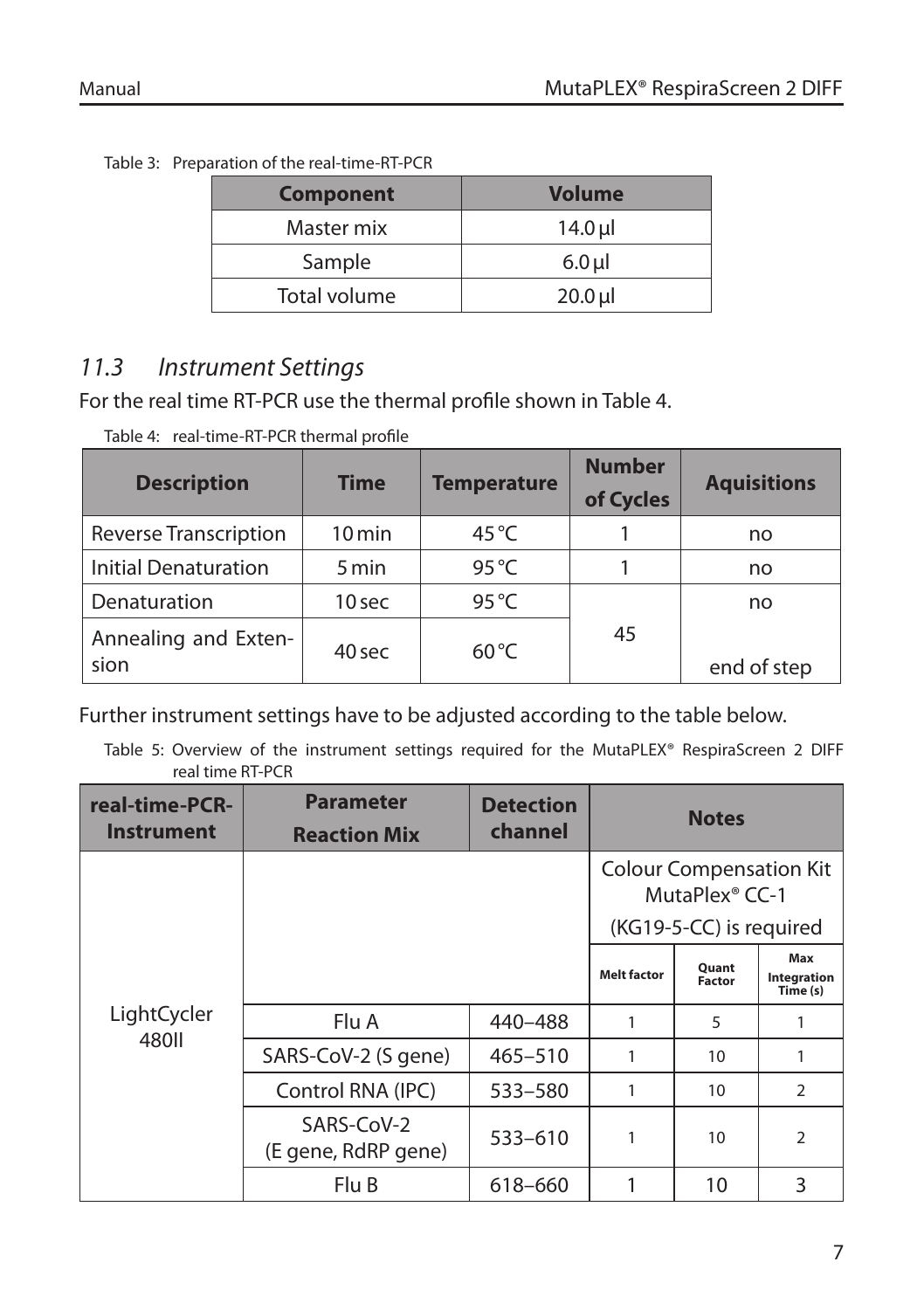# **12 DATA ANALYSIS**

# *12.1 Following results can occur:*

Table 6: Interpretation of the results for MutaPLEX® CoV-2 MUT

| Signal/ C <sub>r</sub> -Values         |                                    |                  |                  |                                        |                                                                                                                   |
|----------------------------------------|------------------------------------|------------------|------------------|----------------------------------------|-------------------------------------------------------------------------------------------------------------------|
| $465 - 510$<br><b>SARS-</b><br>$CoV-2$ | 533-610<br><b>SARS-</b><br>$CoV-2$ | 440-488<br>Flu A | 618-660<br>Flu B | 533-580<br>Control<br><b>RNA (IPC)</b> | <b>Interpretation</b>                                                                                             |
| positive <sup>1</sup>                  | positive <sup>1</sup>              | negative         | negative         | positive or<br>neqative <sup>2</sup>   | <b>Positive result. The</b><br>sample contains RNA of<br>SARS-CoV-2.                                              |
| negative                               | negative                           | positive         | negative         | positive or<br>neqative <sup>2</sup>   | Positive result. The sam-<br>ple contains RNA of Flu A.                                                           |
| negative                               | negative                           | negative         | positive         | positive or<br>neqative <sup>2</sup>   | Positive result. The sam-<br>ple contains RNA of Flu B.                                                           |
| negative                               | negative                           | negative         | negative         | $\leq$ 34                              | <b>Negative result. The sam-</b><br>ple contains no RNA of Flu<br>A, Flu B, or SARS-CoV-2.                        |
| negative                               | negative                           | negative         | negative         | negative or<br>> 34 <sup>3</sup>       | <b>Caution!</b><br>The real time RT-PCR is<br>either inhibited or errors<br>occurred while RNA/DNA<br>extraction. |

1 If the amount of SARS-CoV-2 RNA is below the limit of detection, the results from the 465–510 and the 533–610 channel may differ. In this case, a single positive result in one of the two channels is sufficient for a positive result.

 $^{\rm 2}$  A strong positive signal in the 465–510, 533–610, 440–488 or 618–660 channel can inhibit the IPC. In such cases the result for the Control RNA can be neglected.

<sup>3</sup> In case of high  $C_{\tau}$  values, the IPC should be compared to the water extraction control as described in the chapter 'Assay validation'.

**Figure 1, Figure 2, Figure 3, Figure 4, Figure 5** show examples for positive and negative real time RT-PCR results.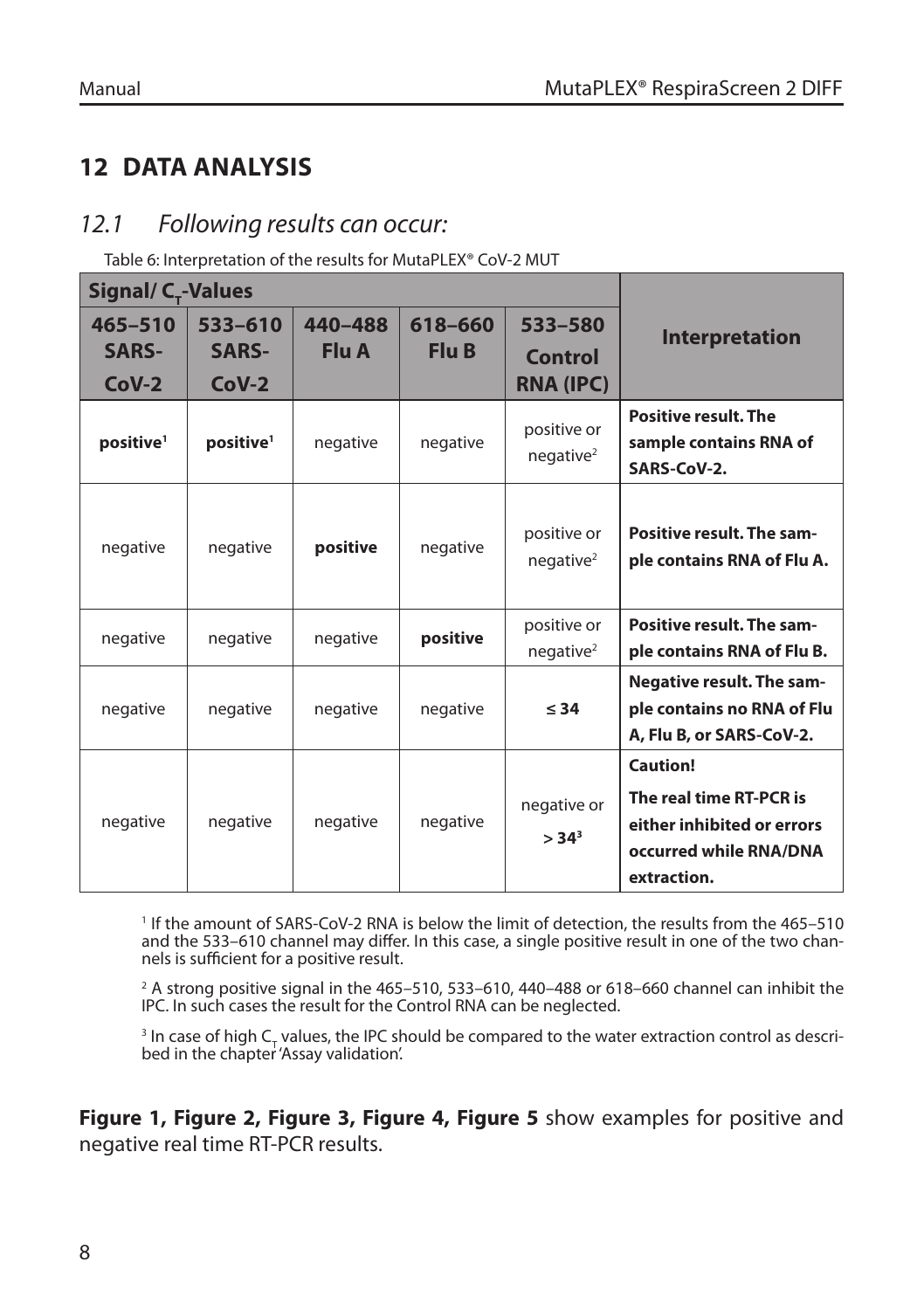

Figure 1: The positive sample shows pathogen specific amplification in the 465–510 channel (positive SARS-CoV-2 (S gene) sample and Positive Control), whereas no fluorescence signal is detected in the negative sample and the Negative Control (LightCycler 480 II).



Figure 2: The positive sample shows pathogen specific amplification in the 533–610 channel (positive SARS-CoV-2 (E gene, RdRP gene) sample and Positive Control), whereas no fluorescence signal is detected in the negative sample and the Negative Control (LightCycler 480 II).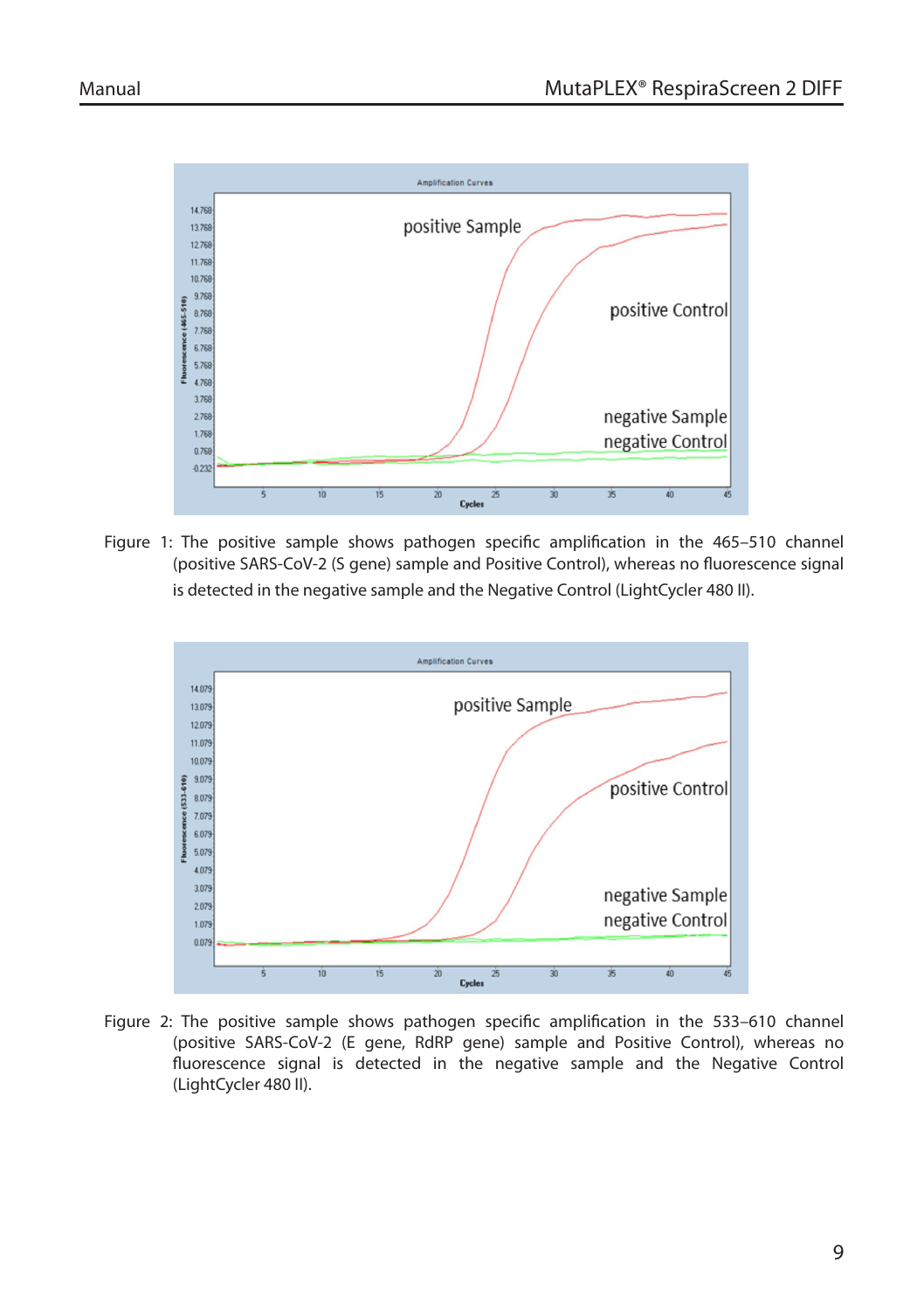.



Figure 3: The positive sample shows pathogen specific amplification in the 440–488 channel (positive Flu A sample and Positive Control), whereas no fluorescence signal is detected in the negative sample or the Negative Control (LightCycler 480 II).



Figure 4: The positive sample shows pathogen specific amplification in the 618–660 channel (positive Flu B sample and Positive Control), whereas no fluorescence signal is detected in the negative sample and the Negative Control (LightCycler 480 II).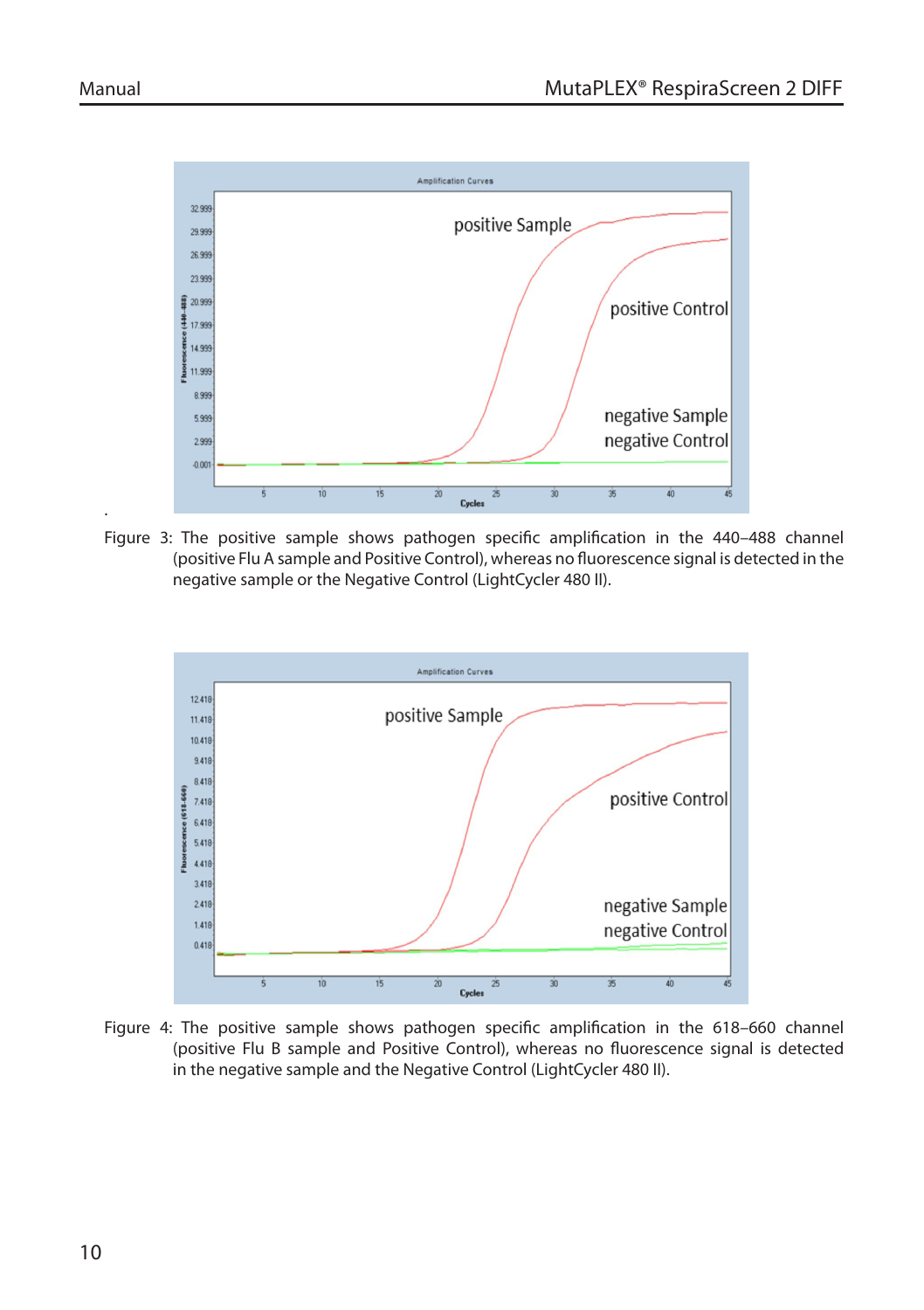

Figure 5: The positive sample and the negative sample show an amplification curve, whereas the Positive Control and the Negative Control don't show a signal in the Control RNA specific 533–580 channel (LightCycler 480 II). The amplification signal of the Control RNA in the negative eluate shows that the missing signal in the specific channels is not due to PCR inhibition or failure of RNA isolation, but that the eluate is a true negative.

# **13 ASSAY VALIDATION**

#### **Negative Control**

The Negative Control must show no CT in the channels 440–488, 465–510, 533–580, 533–610 and 618–660.

#### **Positive controls**

All parameters in the Positive Control must show a positive (i.e. exponential) amplification curve in the different channels 440–488, 465–510, 533–610 and 618–660. The Positive Controls must fall below a  $C_{\tau}$  of 30.

#### **Internal Controls**

The following values for the amplification of the internal controls are valid using Immundiagnostik nuclic acid extraction kit MutaCLEAN® Mag RNA/DNA. The Control RNA (IPC) must show a positive (i.e. exponential) amplification curve and fall below a C<sub>T</sub> of 34. If the Control RNA is above C<sub>T</sub> 34 this points to a purification problem or a strong positive sample that can inhibit the IPC. In the latter case, the assay is valid. It is recommended to perform the extraction of a water control in each run. The IPC in the water control must fall below a  $\mathsf{C}_\mathsf{\tau}$  of 34.

If other nucleic acid extraction kits are used, the customer must define own cut-offs. In this case the  $C_{\tau}$  value of the Control RNA (IPC) in an eluate from a sample should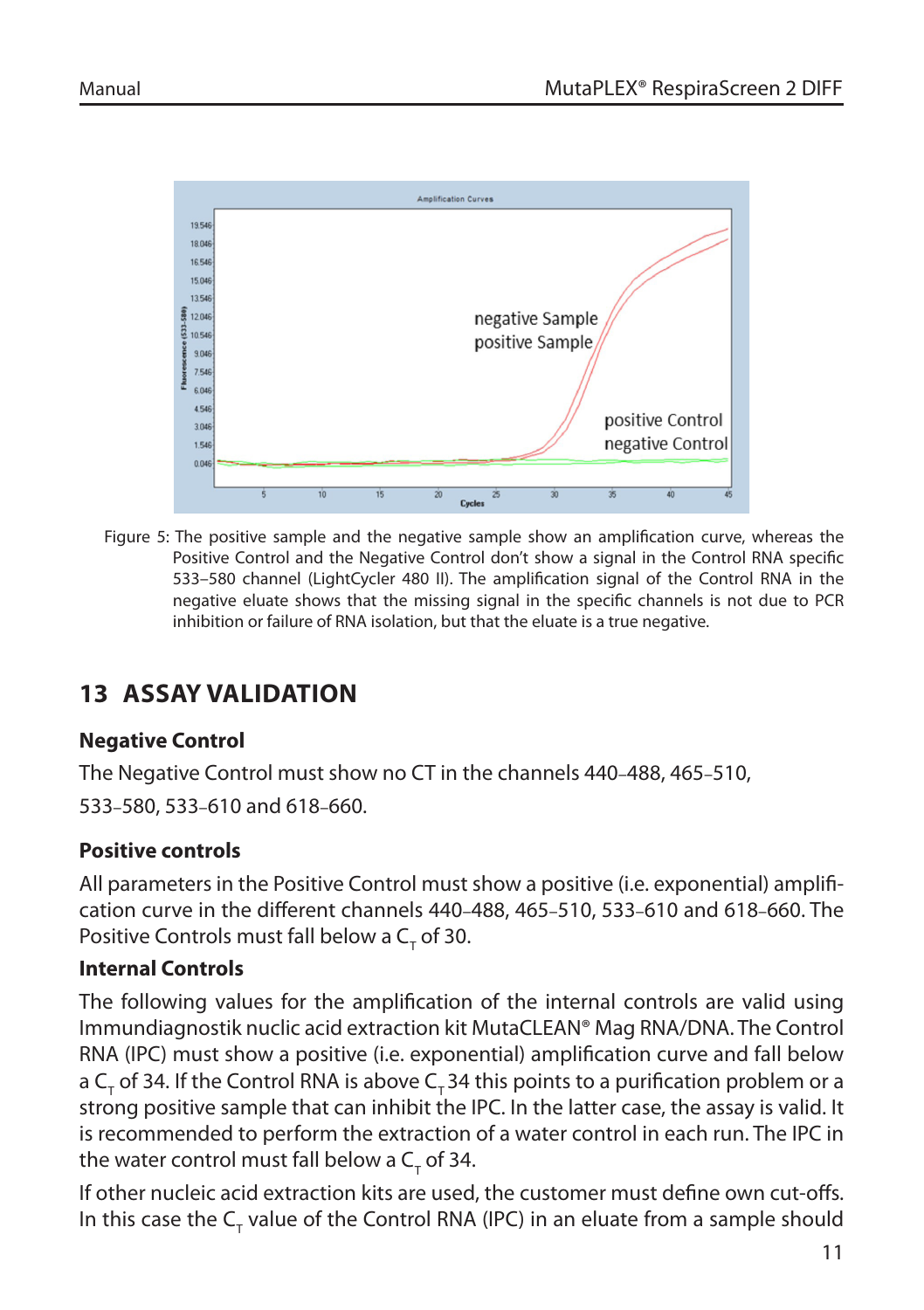not be delayed for more than 4  $\mathsf{C}_{_{\mathsf{T}}}$  in comparison to an eluate from an extracted water control.

# **14 LIMITATIONS OF THE METHOD**

- Strict compliance with the instructions for use is required for optimal results.
- Use of this product is limited to personnel specially instructed and trained in the techniques of real-time PCR and *in vitro* diagnostic procedures.
- Good laboratory practice is essential for proper performance of this assay.
- All reagents should be closely monitored for impurity and contamination. Any suspicious reagents should be discarded.
- This assay must not be used on a biological specimen directly. Appropriate nucleic acid extraction methods have to be conducted prior to using this assay.
- The presence of RT-PCR inhibitors may cause false negative or invalid results.
- Potential mutations within the target regions of the Flu A, Flu B and SARS-CoV-2 genomes covered by the primers and/or probes used in the kit may result in failure to detect the respective RNA.
- As with any diagnostic test, results of the MutaPLEX® RespiraScreen 2 DIFF real time RT-PCR Kit need to be interpreted in consideration of all clinical and laboratory findings.

# **15 TROUBLESHOOTING**

The following troubleshooting guide is included to help you with possible problems that may arise when performing a real-time RT-PCR. If you have further questions, please do not hesitate to contact our scientists on info@immundiagnostik.com.

## **No fluorescence signal for the Positive Control in the channel 440–488 and/or 465–510 and/or 533–610 and/or 618–660.**

#### *The selected channel for analysis does not comply with the protocol*

Select the 465–510 channel for analysis of the SARS-CoV-2 (S gene) specific amplification, the 533–610 channel for analysis of the SARS-CoV-2 (RdRP gene and E gene) specific amplification, the 618–660 channel for analysis of the Flu B specific amplification, the 440–488 channel for analysis of the Flu A specific amplification and the 533–580 channel for the amplification of the Control RNA.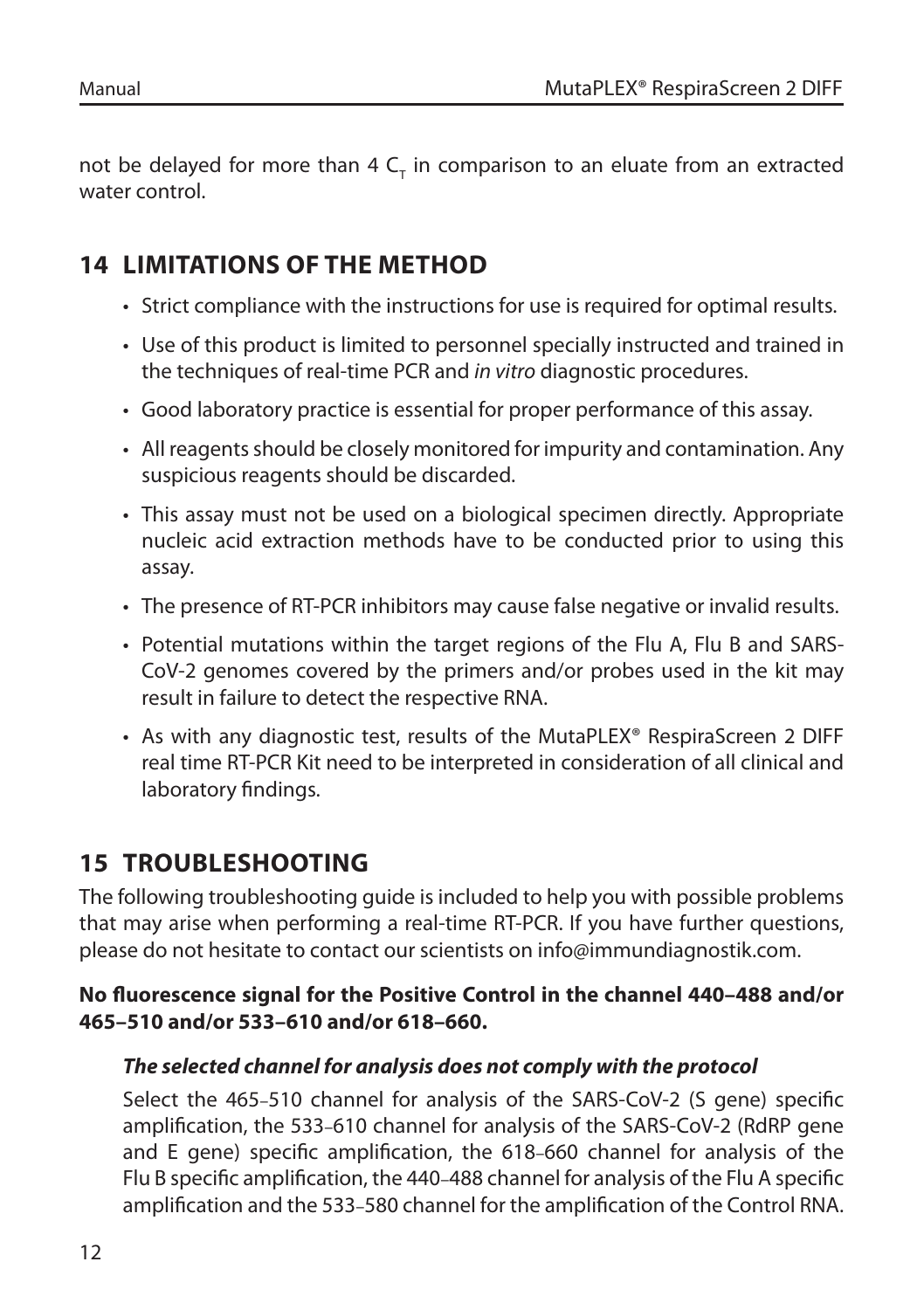#### *Incorrect preparation of the Master Mix*

Make sure the enzyme is added to the master mix (chapter 11).

#### *Incorrect configuration of the real-time-RT-PCR*

Check your work steps and compare with 'Procedure' (chapter 11.2).

#### *The programming of the thermal profile is incorrect*

Compare the thermal profile with the protocol 'Instrument Settings' in Table 5 and Table 6.

## *Incorrect storage conditions for one or more kit components or kit expired*

Check the storage conditions and the date of expiry printed on the kit label. If necessary, use a new kit and make sure kit components are stored as described in 'Transport, storage and stability' (chapter 6).

#### **Weak or no signal of the Control RNA (533–580) and simultaneous absence of a signal in the channel 440–488 and/or 465–510 and/or 533–610 and/or 618–660.**

#### *real time RT-PCR conditions do not comply with the protocol*

Check the real time RT-PCR conditions in Table 5.

#### *real time RT-PCR inhibited*

Make sure that you use an appropriate isolation method (see chapter 'Sample Preparation') and follow the manufacturer's instructions. Make sure that the ethanol-containing washing buffers have been completely removed.

#### *sample material not sufficient*

Make sure that enough sample material has been applied to the extraction. Use an appropriate isolation method (see chapter 9 - 'Sample Preparation') and follow the manufacturer's instructions.

#### *RNA loss during isolation process*

Lack of an amplification signal in the 533–580 channel can indicate that the RNA isolation was not successful. Make sure that you use an appropriate isolation method (commercial kits are recommended) and stick to the manufacturer's protocol.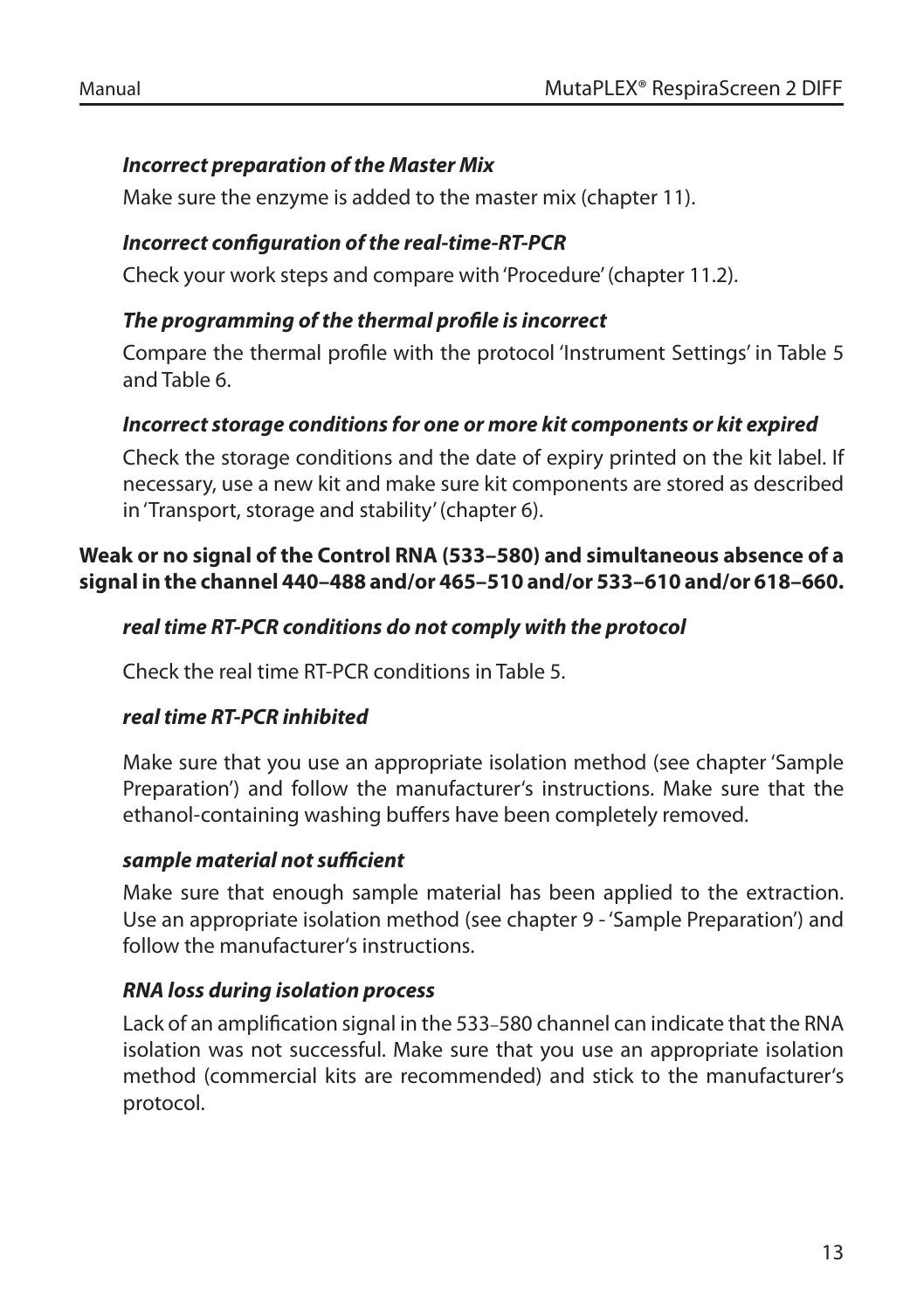#### *Incorrect storage conditions for one or more components or kit expired*

Check the storage conditions and the date of expiry printed on the kit label. If necessary, use a new kit and make sure kit components are stored as described in 'Transport, Storage and Stability (chapter 6).

#### **Detection of a fluorescence for the Negative Control signal in the channel 440–488 and/or 465–510 and/or 533–580 and/or 533–610 and/or 618–660.**

#### *Contamination during preparation of the real-time RT-PCR*

Repeat the real-time RT-PCR in replicates. If the result is negative in the repetition, the contamination occurred when the samples were pipetted into the optical PCR reaction tubes. Make sure to pipet the Positive Control last and close the optical PCR reaction tube immediately after adding the sample. If the same result occurs, one or more of the kit components might be contaminated. Make sure that workspace and instruments are decontaminated regularly. Use a new kit and repeat the real-time RT-PCR.

# **16 KIT PERFORMANCE**

# *16.1 Analytical Sensitivity*

The limit of detection (LoD) of MutaPLEX® RespiraScreen 2 DIFF real time RT-PCR Kit was determined testing serial dilutions of synthetic RNA-fragments containing the specific gene target sequence on a LightCycler480II real time PCR instrument. The estimated LoD of MutaPLEX® RespiraScreen 2 DIFF real time RT-PCR Kit is ≤10 genome copies per reaction for each parameter (SARS-CoV-2, Flu A, Flu B).

# *16.2 Analytical Specificity*

The specificity of the MutaPLEX® RespiraScreen 2 DIFF real time RT-PCR Kit was evaluated with different other relevant viruses and bacteria found in clinical samples and basing on in silico analyses.

The results for the sample analysis are shown in table 6, the results for the in silico analysis are shown in Table 7.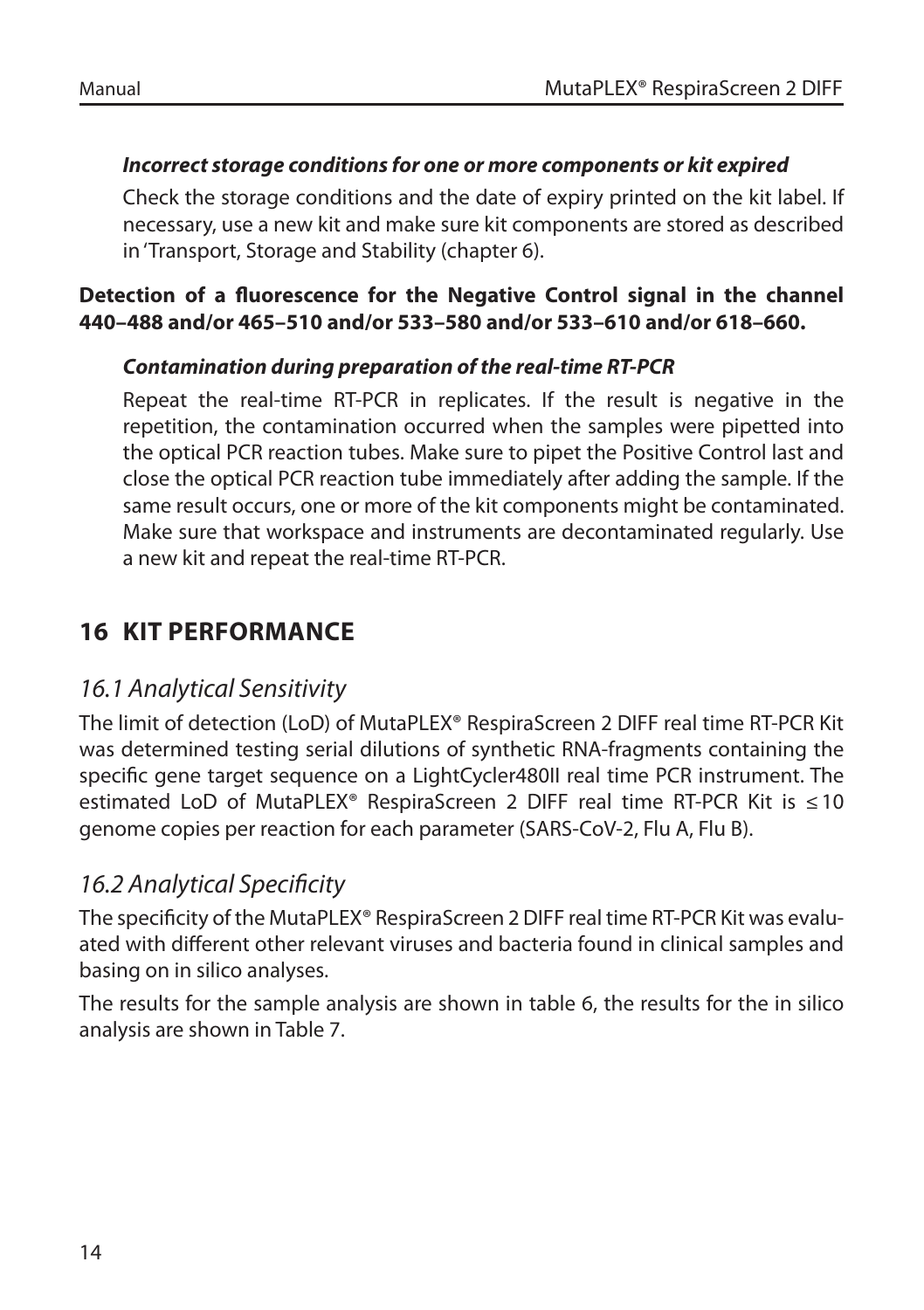Table 6: Eluted RNA from bacterial and viral pathogens tested for the determination of the analytical specificity of MutaPLEX® RespiraScreen 2 DIFF real time RT-PCR Kit.

|                                       | <b>Result</b>                 | <b>Result</b>                               | <b>Result</b> | <b>Result</b> |
|---------------------------------------|-------------------------------|---------------------------------------------|---------------|---------------|
| <b>Eluates with known status</b>      | <b>SARS-CoV-2</b><br>(S gene) | <b>SARS-CoV-2</b><br>(E gene, RdRP<br>gene) | Flu A         | Flu B         |
| Parainfluenzavirus 1                  | negative                      | negative                                    | negative      | negative      |
| Parainfluenzavirus 2                  | negative                      | negative                                    | negative      | negative      |
| Parainfluenzavirus 3                  | negative                      | negative                                    | negative      | negative      |
| Parainfluenzavirus 4                  | negative                      | negative                                    | negative      | negative      |
| Metapneumovirus                       | negative                      | negative                                    | negative      | negative      |
| Adenovirus                            | negative                      | negative                                    | negative      | negative      |
| Enterovirus                           | negative                      | negative                                    | negative      | negative      |
| Legionella<br>pneumophila             | negative                      | negative                                    | negative      | negative      |
| Mycoplasma<br>pneumophila             | negative                      | negative                                    | negative      | negative      |
| Mycobacterium<br>tuberculosis complex | negative                      | negative                                    | negative      | negative      |
| Bordetella pertussis                  | negative                      | negative                                    | negative      | negative      |
| Bordetella parapertussis              | negative                      | negative                                    | negative      | negative      |
| Staphylococcus aureus                 | negative                      | negative                                    | negative      | negative      |
| <b>MRSA</b>                           | negative                      | negative                                    | negative      | negative      |
| Streptococcus ssp.                    | negative                      | negative                                    | negative      | negative      |
| MERS-CoV                              | negative                      | negative                                    | negative      | negative      |
| <b>HCoV-229E</b>                      | negative                      | negative                                    | negative      | negative      |
| HCoV-OC43                             | negative                      | negative                                    | negative      | negative      |
| SARS-CoV-2                            | positive                      | positive                                    | negative      | negative      |
| Influenza A H1N1                      | negative                      | negative                                    | positive      | negative      |
| Influenza A H3N2                      | negative                      | negative                                    | positive      | negative      |
| Influenza A H5N1                      | negative                      | negative                                    | positive      | negative      |
| Influenzavirus B                      | negative                      | negative                                    | negative      | positive      |
| Respiratory Syncytial<br>Virus A      | negative                      | negative                                    | negative      | negative      |
| Respiratory Syncytial<br>Virus B      | negative                      | negative                                    | negative      | negative      |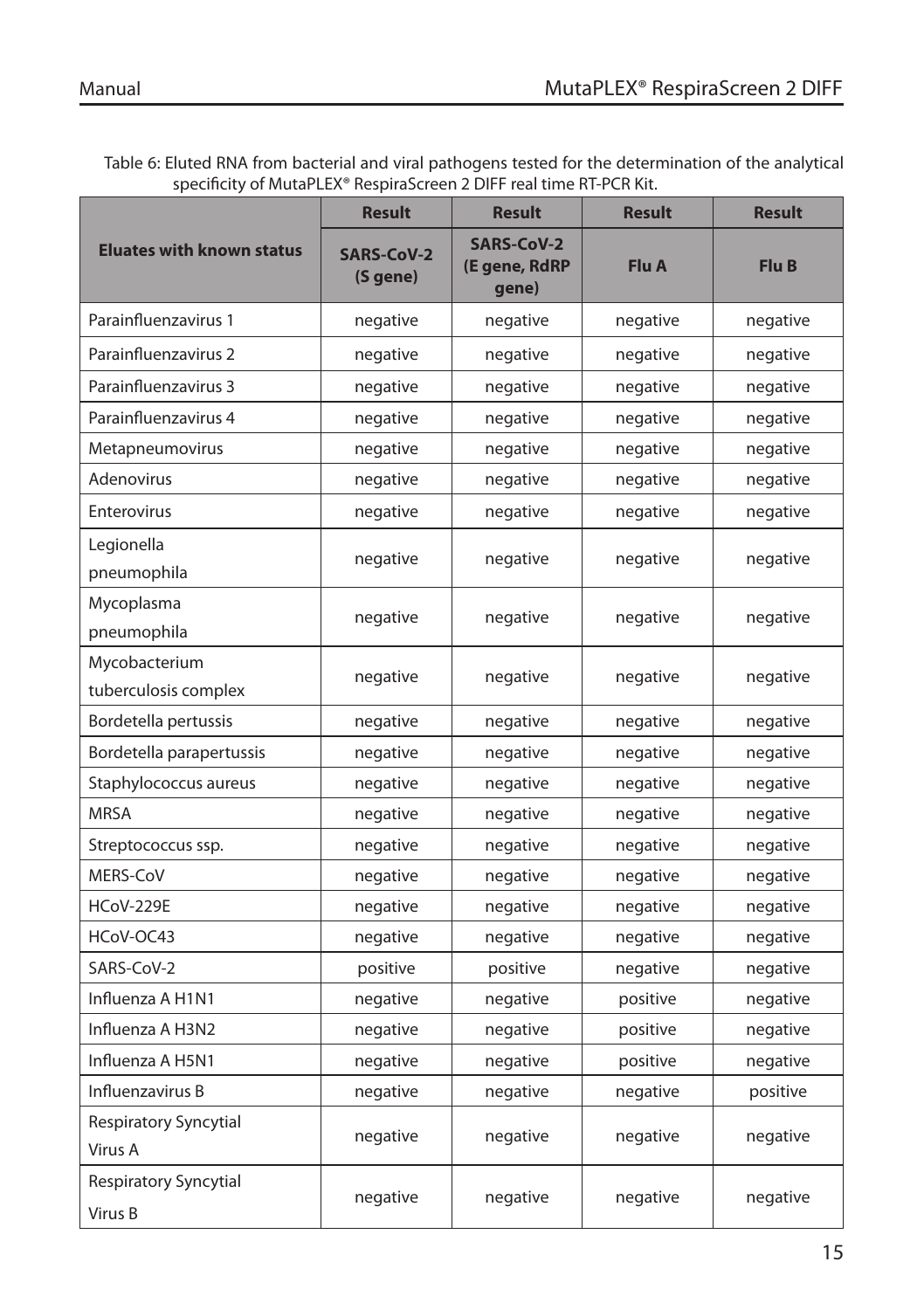| 1000 - 5000 whole genome sequences |                       | <b>Homology</b>        | <b>Comment</b>    |
|------------------------------------|-----------------------|------------------------|-------------------|
|                                    | <b>Forward Primer</b> | 1 000 sequences: 100 % | no mismatch       |
| Flu B                              | <b>Reverse Primer</b> | 1 000 sequences: 100 % | no mismatch       |
|                                    |                       |                        | 2 sequences: 96%  |
|                                    | Probe                 | 998 sequences: 100 %   | (1 mismatch)      |
|                                    | <b>Forward Primer</b> | 5 000 sequences: 100 % | no mismatch       |
| Flu A                              | <b>Reverse Primer</b> | 5 000 sequences: 100 % | no mismatch       |
|                                    | Probe                 | 5 000 sequences: 100 % | no mismatch       |
|                                    | <b>Forward Primer</b> |                        | 7 sequences: 95%  |
|                                    |                       | 2313 sequences: 100%   | (1 mismatch)      |
| RdRP gene                          | <b>Reverse Primer</b> | 2 320 sequences: 100 % | no mismatch       |
|                                    | Probe                 | 2318 sequences: 100%   | 2 sequences: 95%  |
|                                    |                       |                        | (1 mismatch)      |
|                                    | <b>Forward Primer</b> | 2315 sequences: 100%   | 5 sequences: 96%  |
|                                    |                       |                        | (1 mismatch)      |
| S gene                             | <b>Reverse Primer</b> | 2312 sequences: 100%   | 8 sequences: 96%  |
|                                    |                       |                        | (1 mismatch)      |
|                                    | Probe                 |                        | 11 sequences: 95% |
|                                    |                       | 2 309 sequences: 100 % | (1 mismatch)      |
|                                    | <b>Forward Primer</b> | 2319 sequences: 100%   | 1 sequence: 96%   |
|                                    |                       |                        | (1 mismatch)      |
| E gene                             | <b>Reverse Primer</b> |                        | 2 sequences: 95%  |
|                                    |                       | 2318 sequences: 100%   | (1 mismatch)      |
|                                    | Probe                 |                        | 3 sequences: 96%  |
|                                    |                       | 2317 sequences: 100%   | (1 mismatch))     |

Table 7: Inclusivity of the MutaPLEX® RespiraScreen 2 DIFF real time RT-PCR Kit Primers and Probes (in silico analysis).

# *16.3 Clinical Samples*

Positive (106) and negative (171) confirmed samples (oral and nasal swabs) from the pandemic COVID-19 outbreak 2020 and 2021 in Europe were tested.

The RNA was extracted by using the MutaCLEAN® Mag RNA/DNA, Immundiagnostik Cat. No. KG1023 or KG1024 on a KingFisher™ Flex 96 Purification System.

The testing of the confirmed samples with MutaPLEX® RespiraScreen 2 DIFF real time RT-PCR Kit showed a sensitivity of 100% and a specificity of 100%.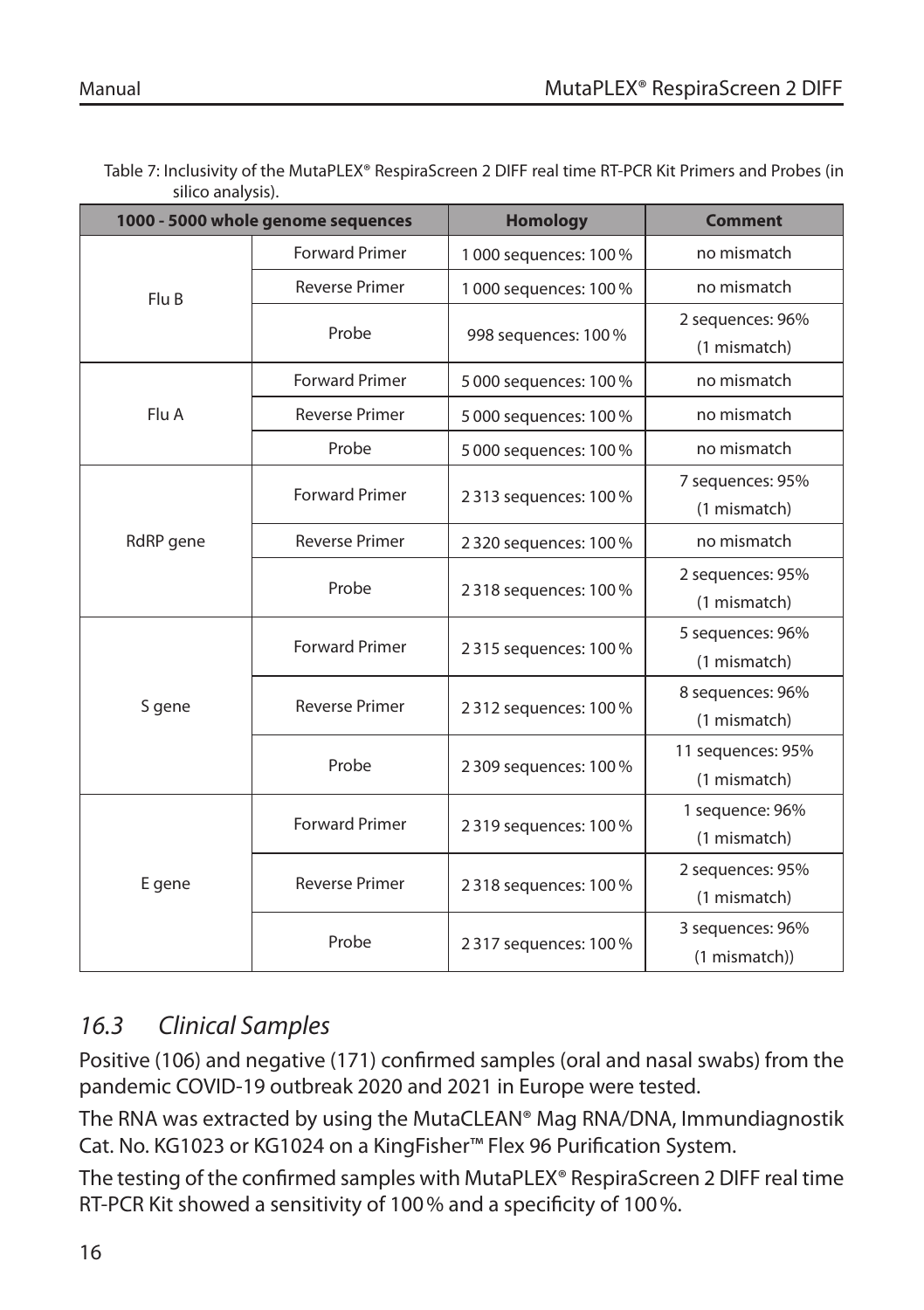|                                                                                   | <b>SARS-CoV-2</b><br>positive samples | <b>SARS-CoV-2</b><br>negative samples |
|-----------------------------------------------------------------------------------|---------------------------------------|---------------------------------------|
| <b>MutaPLEX<sup>®</sup> RespiraScreen 2</b><br><b>DIFF</b><br>positive SARS-CoV-2 | 106                                   | 0                                     |
| <b>MutaPLEX<sup>®</sup> RespiraScreen 2</b><br><b>DIFF</b><br>negative SARS-CoV-2 | $\Omega$                              | 171                                   |
|                                                                                   | <b>Sensitivity (%)</b>                | <b>Specificity (%)</b>                |
|                                                                                   | 100                                   | 100                                   |

## *16.4 Linear Range*

The linear range of the MutaPLEX® RespiraScreen 2 DIFF real time RT-PCR Kit was evaluated by analysing logarithmic dilution series of in vitro transcripts of the target sequences.



Figure 6: Determination of the linear range of MutaPLEX® RespiraScreen 2 DIFF real time RT-PCR Kit for SARS-CoV-2 (S gene) in the 465–510 channel.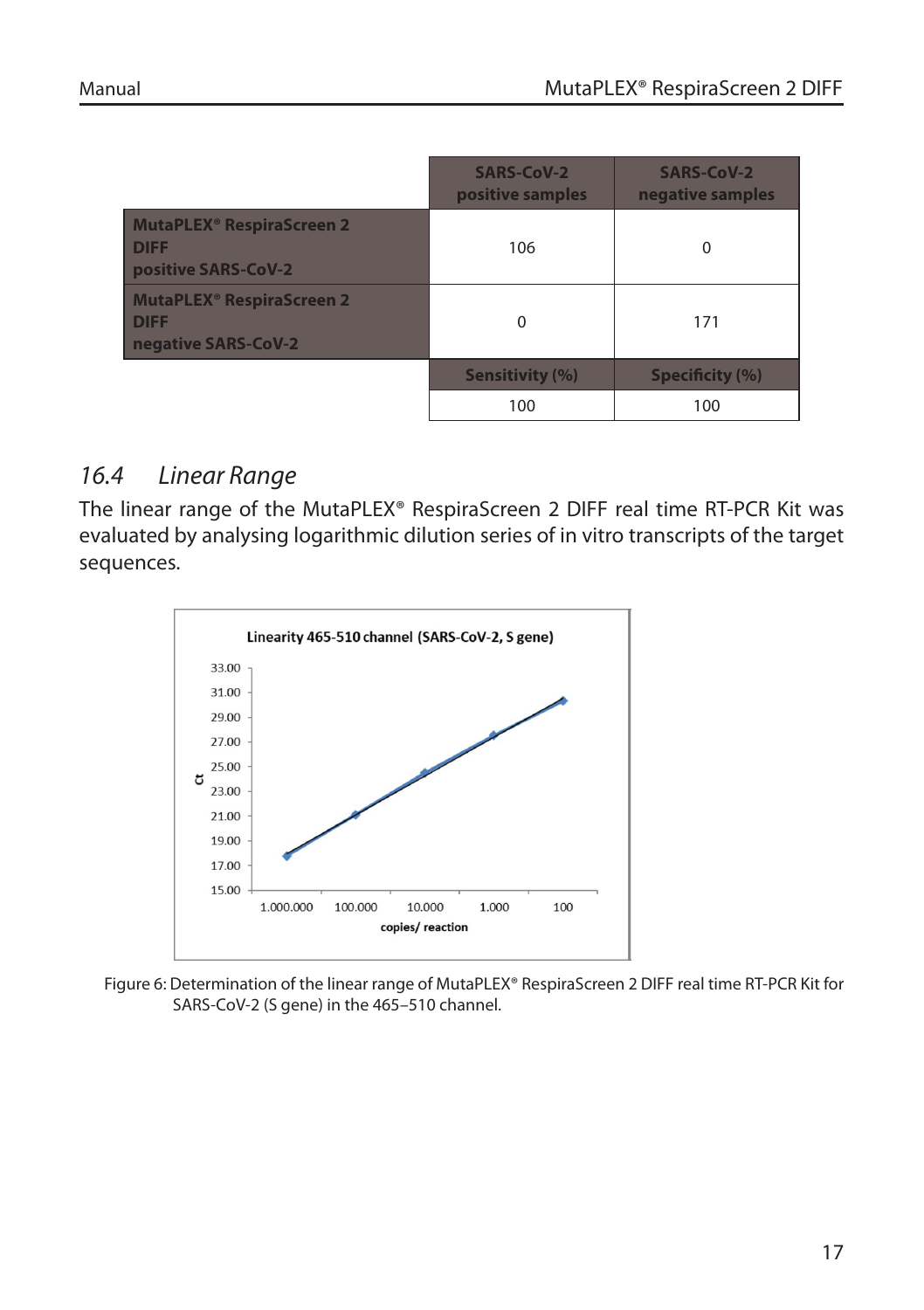

Figure 7: Determination of the linear range of MutaPLEX® RespiraScreen 2 DIFF real time RT-PCR Kit for SARS-CoV-2 (RdRP gene) in the 533–610 channel.



Figure 8: Determination of the linear range of MutaPLEX® RespiraScreen 2 DIFF real time RT-PCR Kit for SARS-CoV-2 (E gene) in the 533–610 channel.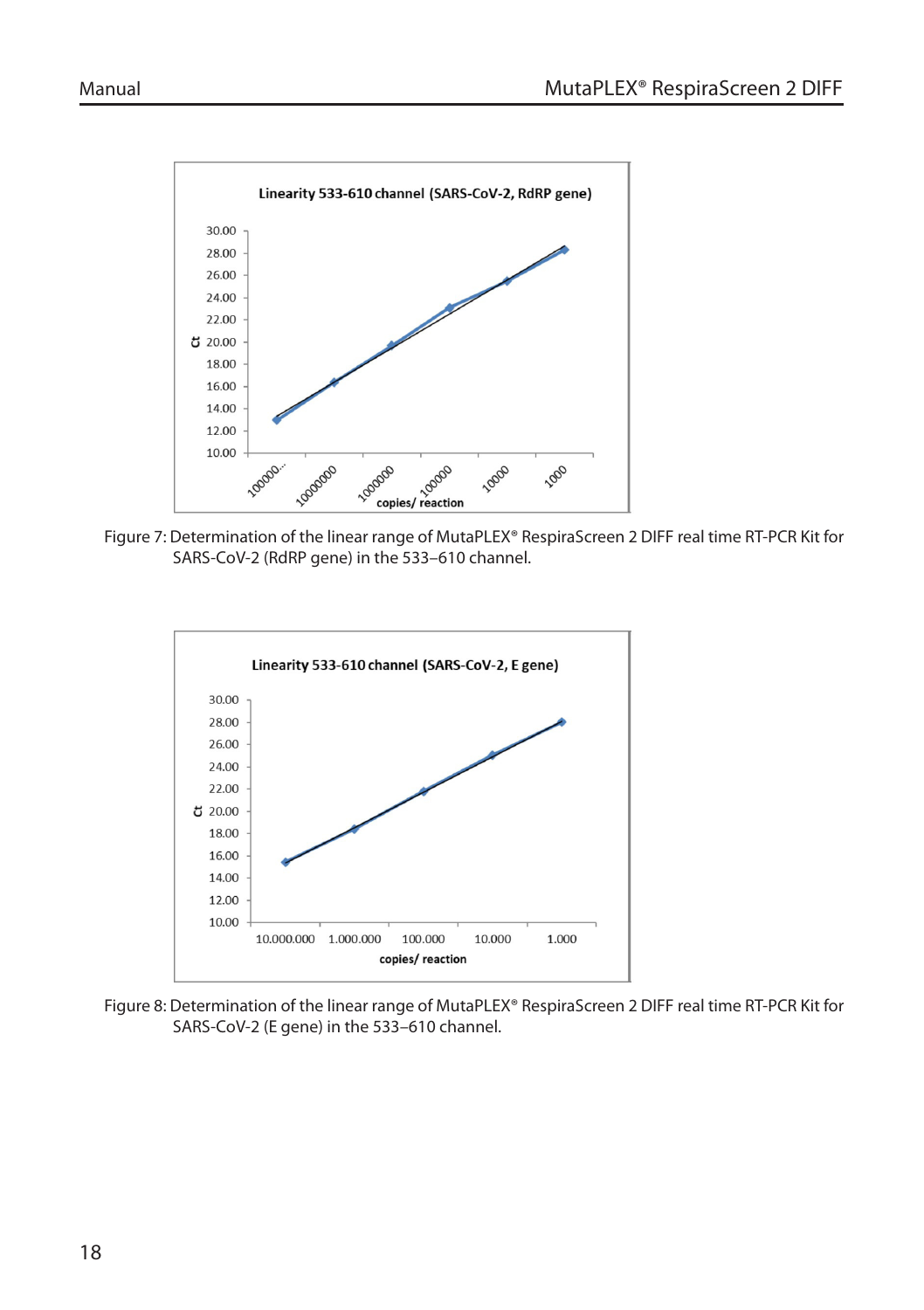

Figure 9: Determination of the linear range of MutaPLEX® RespiraScreen 2 DIFF real time RT-PCR Kit for Flu A in the 440–488 channel.



Figure 10: Determination of the linear range of MutaPLEX® RespiraScreen 2 DIFF real time RT-PCR Kit Flu B in the 618–660 channel.

# *16.5 Precision*

The precision of the MutaPLEX® RespiraScreen 2 DIFF real time RT-PCR Kit was determined as intra-assay variability, inter-assay variability and inter-lot variability.

Variability data are expressed by standard deviation and coefficient of variation. The data are based on quantification analyses of defined concentrations of Flu A in vitro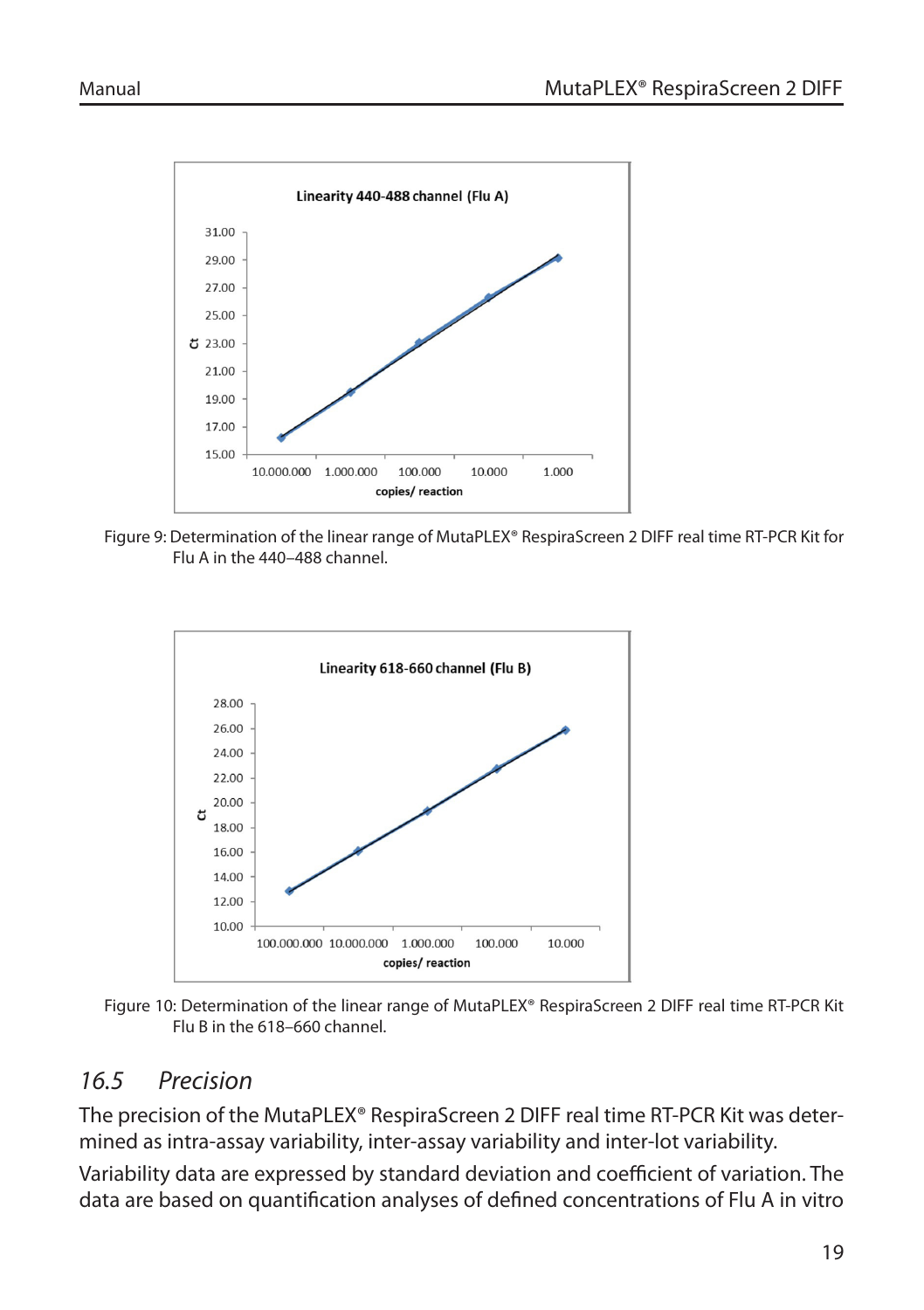transcripts, Flu B in vitro transcripts, SARS-CoV-2 (E gene, RdRP gene and S gene) in vitro transcripts and on the threshold cycle of the Control RNA (IPC). The results are shown in Table 8.

| SARS-CoV-2, S gene<br>$(465 - 510)$                  | copies/<br>reaction | <b>Standard</b><br><b>Deviation</b> | <b>Coefficient of</b><br><b>Variation</b> [%] |
|------------------------------------------------------|---------------------|-------------------------------------|-----------------------------------------------|
| Intra-Assay Variability                              | 100                 | 0.23                                | 0.68                                          |
| Inter-Assay-Variability                              | 100                 | 0.50                                | 1.63                                          |
| Inter-Lot-Variability                                | 100                 | 0.00                                | 0.02                                          |
| <b>SASR-CoV-2, RdRP gene</b><br>and E gene (533-610) | copies/<br>reaction | <b>Standard</b><br><b>Deviation</b> | <b>Coefficient of</b><br><b>Variation</b> [%] |
| Intra-Assay Variability                              | 500                 | 0.23                                | 0.75                                          |
| Inter-Assay-Variability                              | 500                 | 0.39                                | 1.3                                           |
| Inter-Lot-Variability                                | 500                 | 0.40                                | 1.3                                           |
| <b>Flu A</b><br>$(440 - 448)$                        | copies/<br>reaction | <b>Standard</b><br><b>Deviation</b> | <b>Coefficient of</b><br><b>Variation</b> [%] |
| Intra-Assay Variability                              | 1000                | 0.55                                | 1.81                                          |
| Inter-Assay-Variability                              | 1000                | 0.61                                | 2.0                                           |
| Inter-Lot-Variability                                | 1000                | 0.16                                | 0.52                                          |
| <b>Flu B</b><br>$(618 - 660)$                        | copies/<br>reaction | <b>Standard</b><br><b>Deviation</b> | <b>Coefficient of</b><br><b>Variation</b> [%] |
| Intra-Assay Variability                              | 500                 | 0.15                                | 0.48                                          |
| Inter-Assay-Variability                              | 500                 | 0.28                                | 0.92                                          |
| Inter-Lot-Variability                                | 500                 | 0.21                                | 0.70                                          |
| <b>IPC</b><br>$(533 - 580)$                          | copies/<br>reaction | <b>Standard</b><br><b>Deviation</b> | <b>Coefficient of</b><br><b>Variation</b> [%] |
| Intra-Assay Variability                              | 1000                | 0.10                                | 0.36                                          |
| Inter-Assay-Variability                              | 1000                | 0.79                                | 2.81                                          |
| Inter-Lot-Variability                                | 1000                | 0.40                                | 1.43                                          |

Table 8: Precision of the MutaPLEX® RespiraScreen 2 DIFF real time RT-PCR Kit.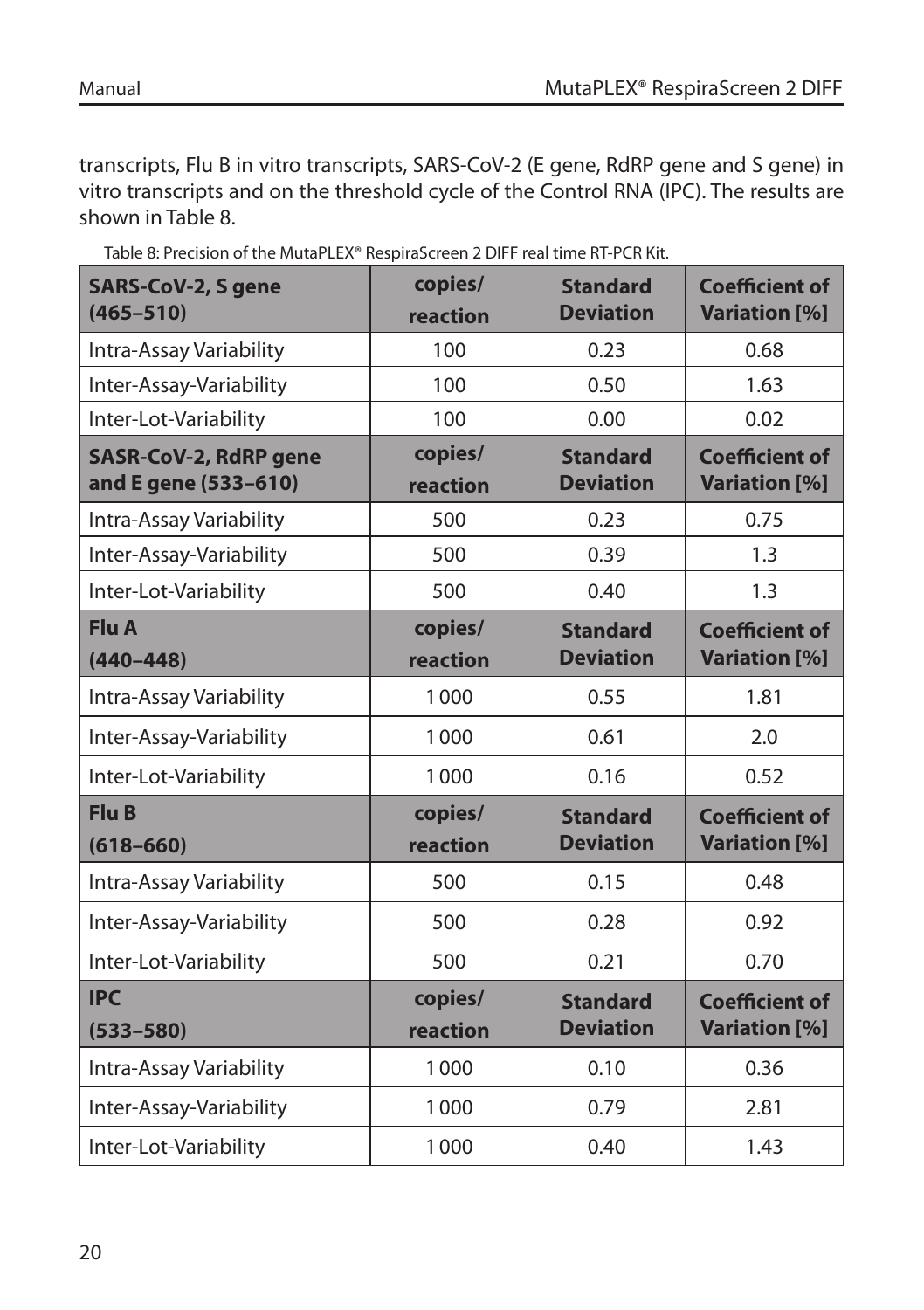# *16.6 Diagnostic Sensitivity*

The diagnostic sensitivity of real time (RT-)PCR assays is mainly dependent on the DNA/RNA extraction method used to isolate DNA and RNA from various biological specimens. DNA/RNA extraction reagents are not part of the Immundiagnostik real time (RT-)PCR kits. Immundiagnostik real time (RT-)PCR kits include an extraction control and guidelines for the validation criteria of the extraction control in each reaction. The extraction control indicates inhibition of the real time (RT-)PCR and/or inefficient nucleic acid extraction. It cannot be used as a calibrator.

Therefore, Immundiagnostik guarantees the analytical sensitivities and specificities of the real time (RT-)PCR kits, performed with eluted DNA and RNA from reference materials and ring trial samples and with synthetic nucleic acid fragments. Immundiagnostik does not guarantee diagnostic sensitivities. If diagnostic sensitivities are mentioned in manuals of Immundiagnostik real time (RT-)PCR kits, the data are strictly correlated to a specific nucleic acid extraction method that has been used during the validation of the respective kits and cannot be transferred to other extraction methods. It is the responsibility of the user to qualify the extraction methods used for DNA/RNA isolation from biological samples.

AccuPlex™ SARS-CoV-2, Flu A/B and RSV Verification Panel member 1 was spiked in 20 samples of pooled confirmed negative pharyngeal swab samples in UTM® with a final concentration of 1000copies/ml and 500copies/ml. Nucleic acids were extracted with theMutaCLEAN® Mag RNA/DNA on the KingFisher™ Flex 96 Purification System as described above. The results of the experiment on the LightCycler 480 II can be found in Table 9 and Table 10.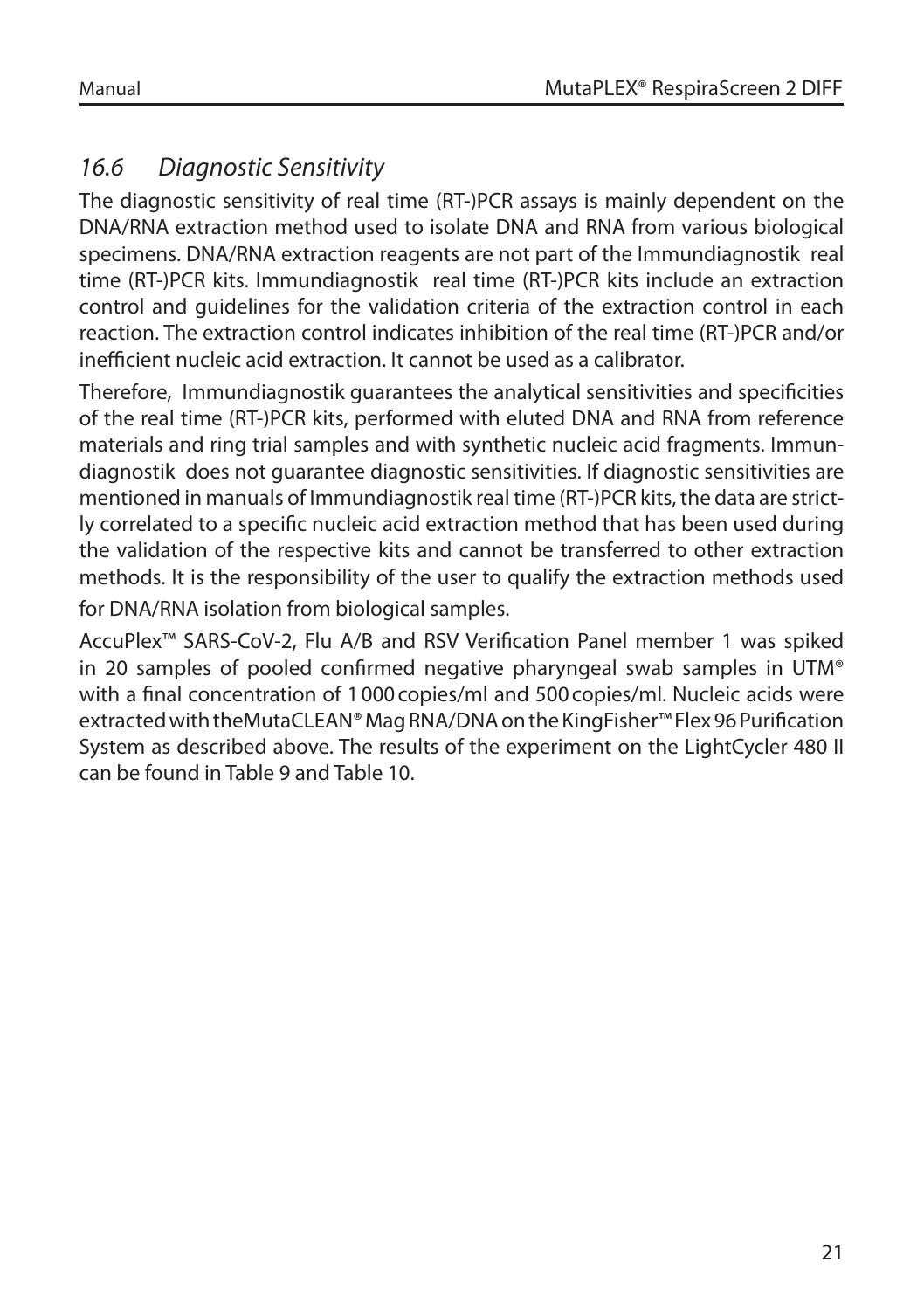| <b>Concentration 1000 virus/mL</b> |                   |                           |       |       |  |  |
|------------------------------------|-------------------|---------------------------|-------|-------|--|--|
| replicate                          | <b>SARS-CoV-2</b> |                           |       |       |  |  |
|                                    | <b>S</b> gene     | <b>RdRP</b> gene / E gene | Flu A | Flu B |  |  |
| 1                                  | 33.17             | 30.97                     | 33.60 | 32.85 |  |  |
| $\overline{2}$                     | 33.62             | 31.14                     | 33.77 | 32.88 |  |  |
| 3                                  | 33.32             | 31.21                     | 34.15 | 32.92 |  |  |
| $\overline{4}$                     | 33.63             | 31.09                     | 33.79 | 33.14 |  |  |
| 5                                  | 33.21             | 31.04                     | 34.03 | 32.88 |  |  |
| 6                                  | 33.24             | 31.12                     | 34.12 | 33.04 |  |  |
| $\overline{7}$                     | 33.17             | 31.03                     | 33.73 | 32.52 |  |  |
| 8                                  | 33.05             | 31.01                     | 34.11 | 32.84 |  |  |
| 9                                  | 33.30             | 31.48                     | 34.02 | 33.16 |  |  |
| 10                                 | 33.18             | 31.17                     | 33.87 | 32.73 |  |  |
| 11                                 | 33.39             | 30.99                     | 33.99 | 32.58 |  |  |
| 12                                 | 33.04             | 30.90                     |       | 32.80 |  |  |
| 13                                 | 33.37             | 30.92                     | 33.88 | 32.86 |  |  |
| 14                                 | 33.23             | 31.13                     | 33.97 | 33.02 |  |  |
| 15                                 | 33.40             | 31.22                     | 33.90 | 32.84 |  |  |
| 16                                 | 33.40             | 31.23                     | 34.16 | 32.83 |  |  |
| 17                                 | 33.58             | 31.12                     | 34.02 | 32.93 |  |  |
| 18                                 | 33.06             | 31.07                     | 33.86 | 32.87 |  |  |
| 19                                 | 33.60             | 31.34                     | 34.07 | 33.44 |  |  |
| 20                                 | 33.52             | 31.31                     | 33.97 | 33.11 |  |  |
| Mean CT                            | 33.32             | 31.12                     | 33.95 | 32.91 |  |  |
| SD                                 | 0.19              | 0.15                      | 0.15  | 0.20  |  |  |
| CoV                                | 0.58              | 0.47                      | 0.45  | 0.62  |  |  |
| Result                             | 20/20             | 20/20                     | 19/20 | 20/20 |  |  |

Table 9: Confirmation of the LoD on the LightCycler 480 II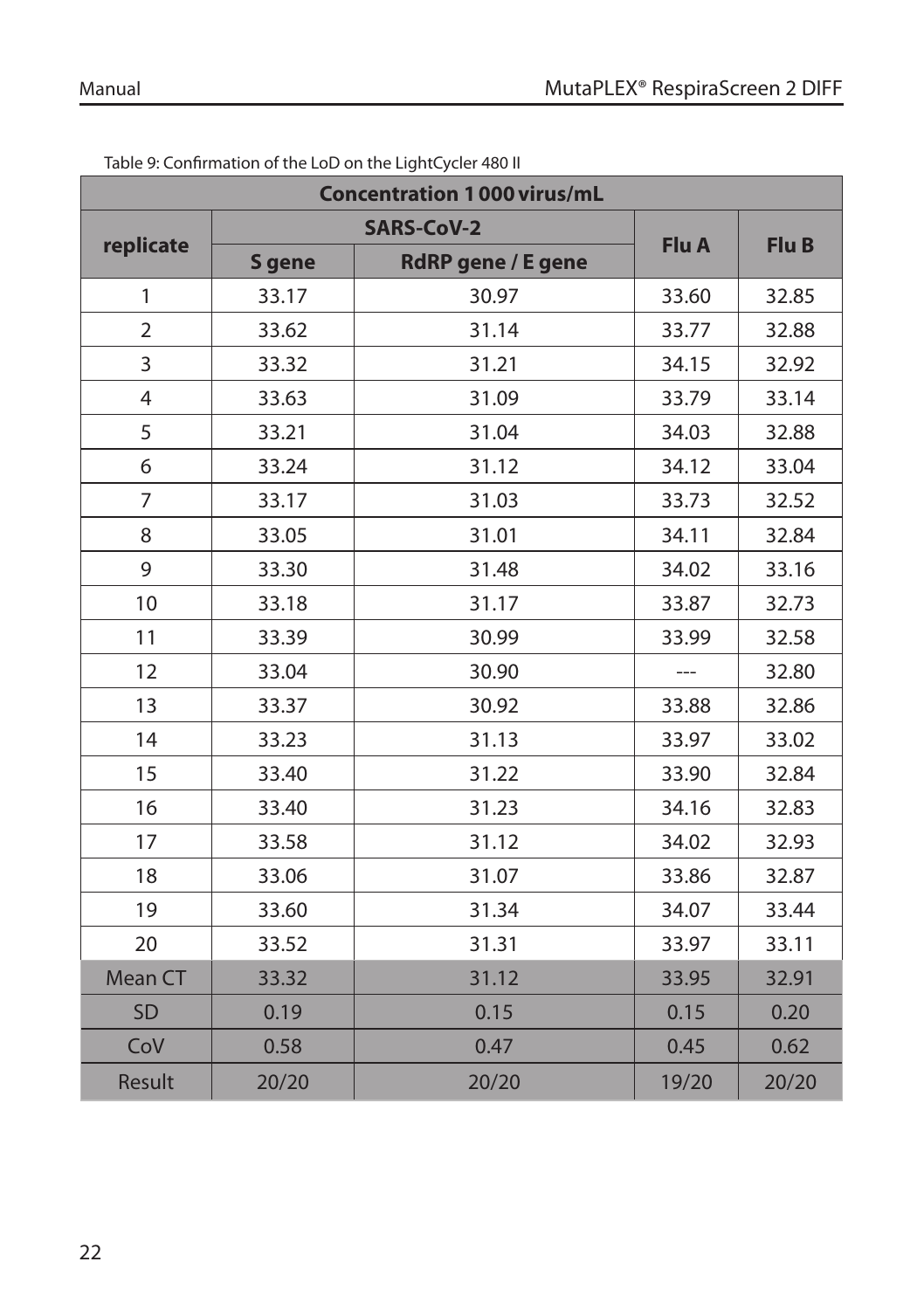| <b>Concentration 500 virus/mL</b> |                   |                           |       |       |  |  |
|-----------------------------------|-------------------|---------------------------|-------|-------|--|--|
| replicate                         | <b>SARS-CoV-2</b> |                           |       |       |  |  |
|                                   | S gene            | <b>RdRP</b> gene / E gene | Flu A | Flu B |  |  |
| 1                                 | 33.55             | 31.60                     | 34.07 | 33.22 |  |  |
| $\overline{2}$                    | 34.26             | 31.55                     | 34.10 | 33.13 |  |  |
| 3                                 | 33.58             | 31.05                     | 33.87 | 33.06 |  |  |
| $\overline{4}$                    | 34.29             | 31.57                     | 33.96 | 33.11 |  |  |
| 5                                 | 33.71             |                           |       | 32.97 |  |  |
| 6                                 | 34.10             | 31.26                     |       | 32.99 |  |  |
| $\overline{7}$                    | 33.99             | 31.71                     | 34.28 | 33.49 |  |  |
| 8                                 | 34.09             | 31.30                     | 34.31 | 33.15 |  |  |
| 9                                 | 33.76             | 31.32                     | 33.87 | 32.98 |  |  |
| 10                                | 33.63             | 31.33                     | 34.27 | 33.36 |  |  |
| 11                                | 34.27             | 31.34                     | 34.02 | 33.53 |  |  |
| 12                                | 33.99             | 31.15                     | 34.03 | 33.60 |  |  |
| 13                                | 33.99             | 31.40                     | 34.00 | 33.00 |  |  |
| 14                                | 34.27             | 31.72                     |       | 33.54 |  |  |
| 15                                | 34.50             | 31.50                     | ---   | 33.47 |  |  |
| 16                                | 34.30             | 31.11                     | 33.91 | 33.07 |  |  |
| 17                                | 33.55             | 30.95                     | 33.91 | 33.04 |  |  |
| 18                                | 33.68             | 31.27                     | 34.02 | 33.05 |  |  |
| 19                                | 35.00             | 31.32                     | 34.16 | 33.34 |  |  |
| 20                                | 34.60             | 31.38                     | 34.14 | 33.36 |  |  |
| Mean CT                           | 34.06             | 31.36                     | 34.06 | 33.22 |  |  |
| SD                                | 0.39              | 0.21                      | 0.14  | 0.22  |  |  |
| CoV                               | 1.15              | 0.68                      | 0.42  | 0.65  |  |  |
| Result                            | 20/20             | 19/20                     | 16/20 | 20/20 |  |  |

Table 9: Confirmation of the LoD on the LightCycler 480 II

The MutaPLEX® RespiraScreen 2 DIFF real time RT-PCR Kit in combination with the NukEx Mag RNA/DNA nucleic acid extraction kit on a KingFisher™ Flex 96 Purification System and the LightCycler 480 II system detected 20/20 replicates at a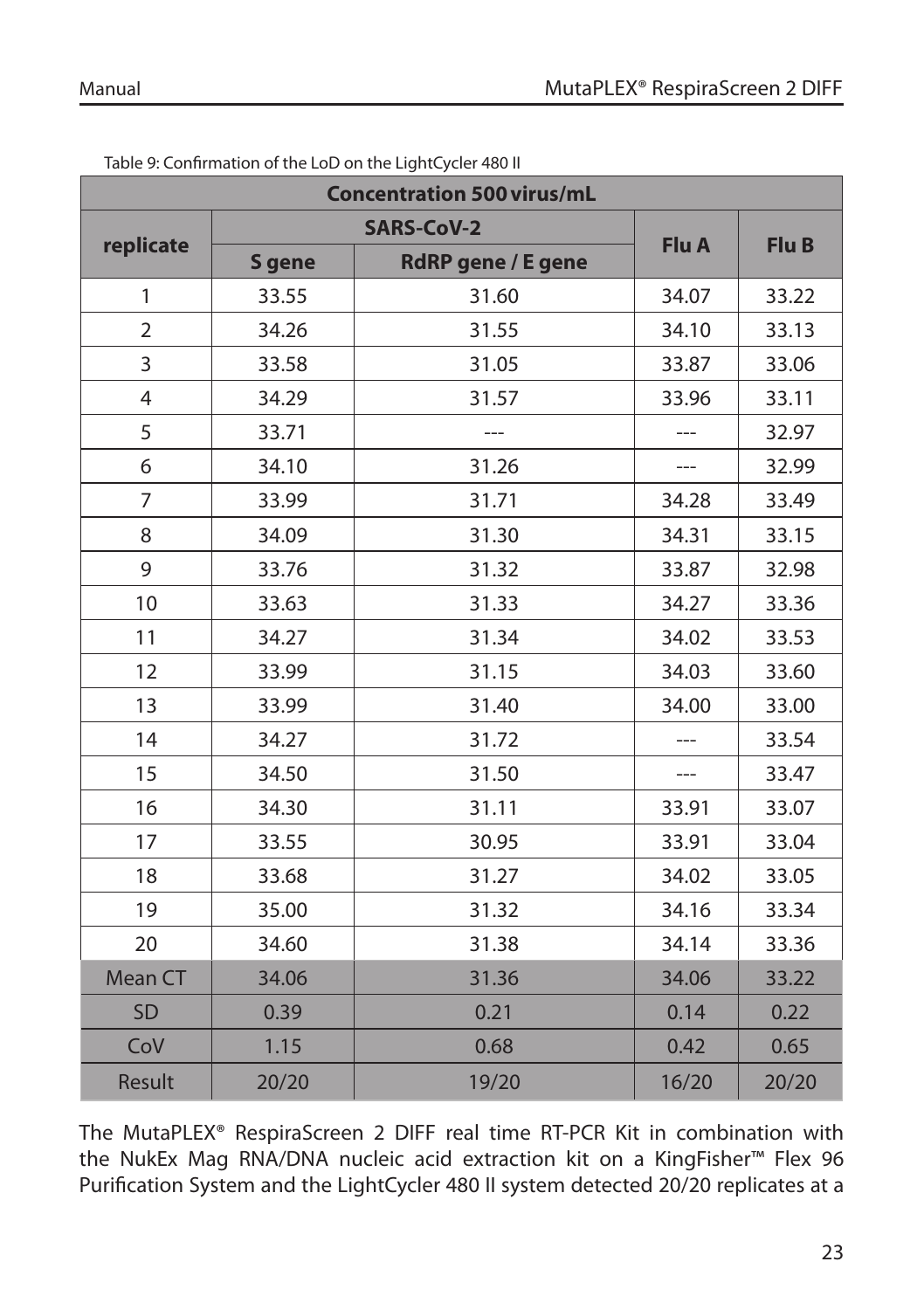concentration of 500copies/ml for SARS-CoV-2 and Flu B and 19/20 replicates at a concentration of 1000copies/ml for Flu A.

Consequently, the confirmed LoDs are:

- 500copies/ml for SARS-CoV-2
- 500copies/ml for Flu B
- 1000copies/ml for Flu A

# **17 LITERATURE**

- [1] www.who.int/health-topics/coronavirus
- [2] Corman et al. Detection of 2019 novel coronavirus (2019-nCoV) by real time
- RT-PCR. Eurosurveillance, Volume 25, Issue 3, 23/Jan/2020.
- [3] www.nature.com/articles/s41564-020-0695-z, 02/March/2020
- [4] https://www.ncbi.nlm.nih.gov/research/coronavirus
- [5] https://www.nhs.uk/conditions/sars

# **18 ABBREVIATIONS AND SYMBOLS**